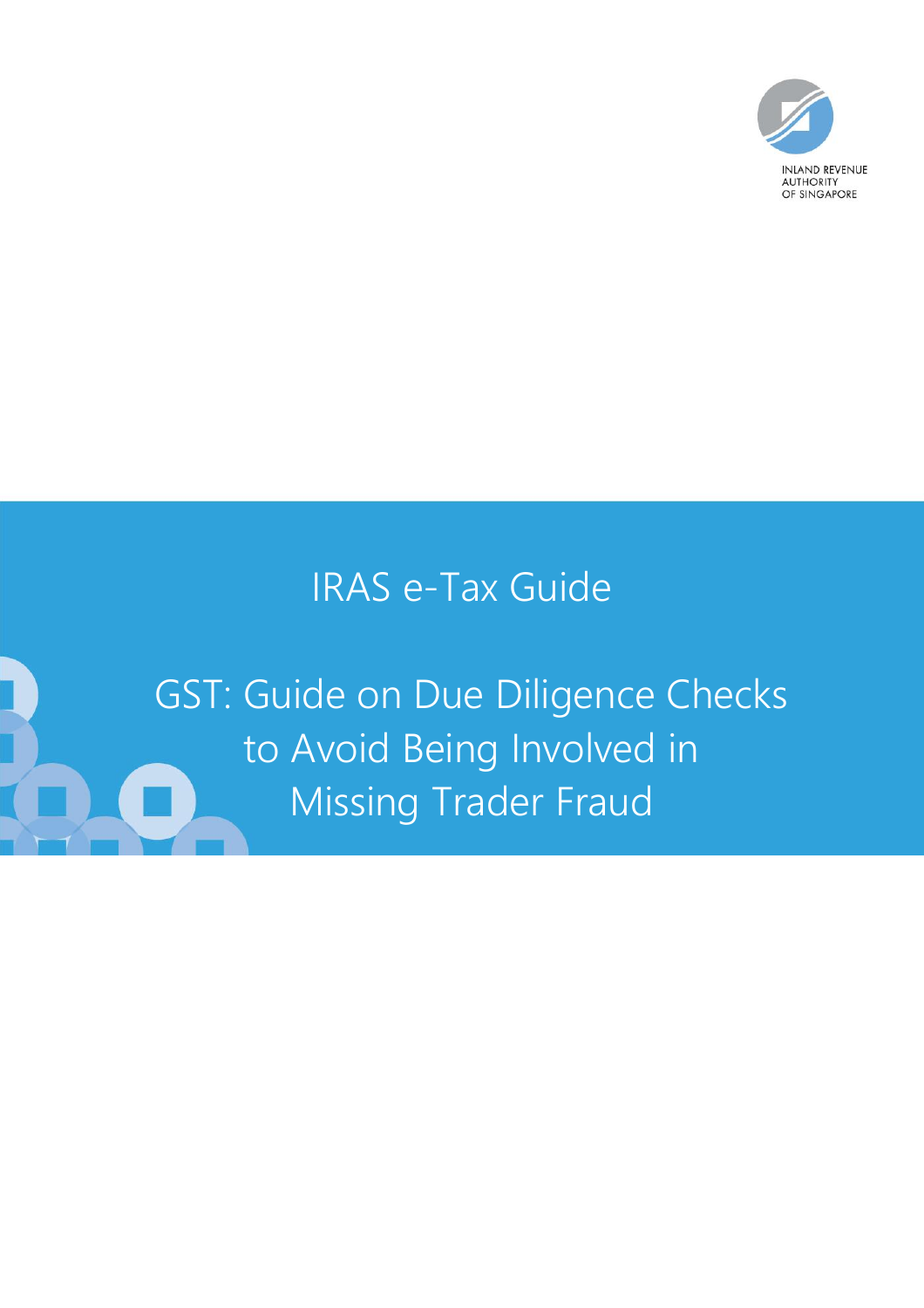Published by Inland Revenue Authority of Singapore

Published on 10 Feb 2021

Disclaimers: IRAS shall not be responsible or held accountable in any way for any damage, loss or expense whatsoever, arising directly or indirectly from any inaccuracy or incompleteness in the Contents of this e-Tax Guide, or errors or omissions in the transmission of the Contents. IRAS shall not be responsible or held accountable in any way for any decision made or action taken by you or any third party in reliance upon the Contents in this e-Tax Guide. This information aims to provide a better general understanding of taxpayers' tax obligations and is not intended to comprehensively address all possible tax issues that may arise. While every effort has been made to ensure that this information is consistent with existing law and practice, should there be any changes, IRAS reserves the right to vary its position accordingly.

© Inland Revenue Authority of Singapore

All rights reserved. No part of this publication may be reproduced or transmitted in any form or by any means, including photocopying and recording without the written permission of the copyright holder, application for which should be addressed to the publisher. Such written permission must also be obtained before any part of this publication is stored in a retrieval system of any nature.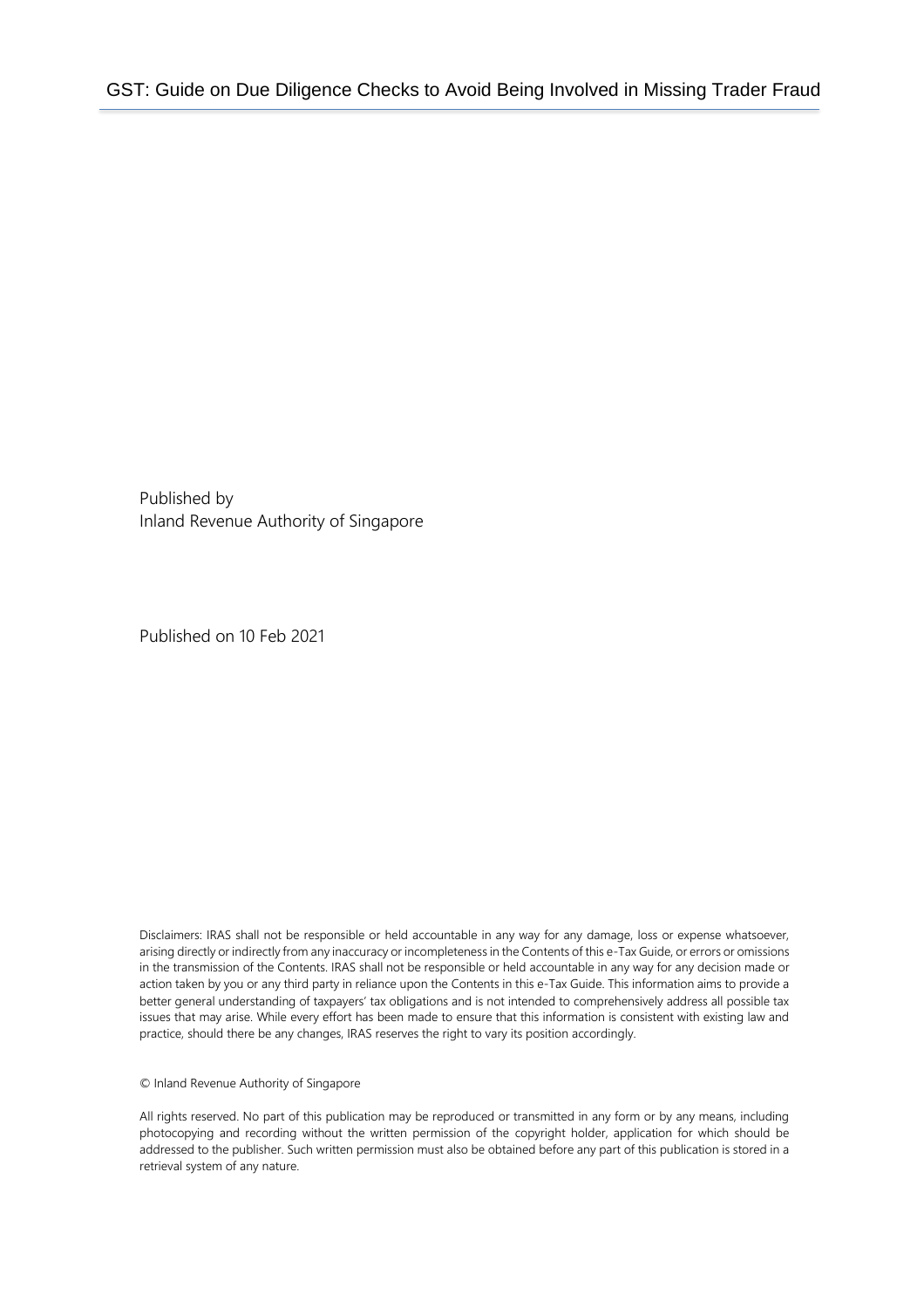### **Table of Contents**

| 1                                                                     |                                                             |  |  |
|-----------------------------------------------------------------------|-------------------------------------------------------------|--|--|
| $\overline{2}$                                                        |                                                             |  |  |
| 3                                                                     |                                                             |  |  |
| 4                                                                     |                                                             |  |  |
| 5                                                                     |                                                             |  |  |
| 6                                                                     |                                                             |  |  |
| $\overline{7}$                                                        |                                                             |  |  |
| 8                                                                     | Pillar 3: Respond to the Risks and Results of the Checks 15 |  |  |
| 9                                                                     |                                                             |  |  |
| 10                                                                    |                                                             |  |  |
| 11                                                                    |                                                             |  |  |
| 12                                                                    |                                                             |  |  |
| Appendix A – An Example of Risk Management to Avoid Being Involved in |                                                             |  |  |
|                                                                       |                                                             |  |  |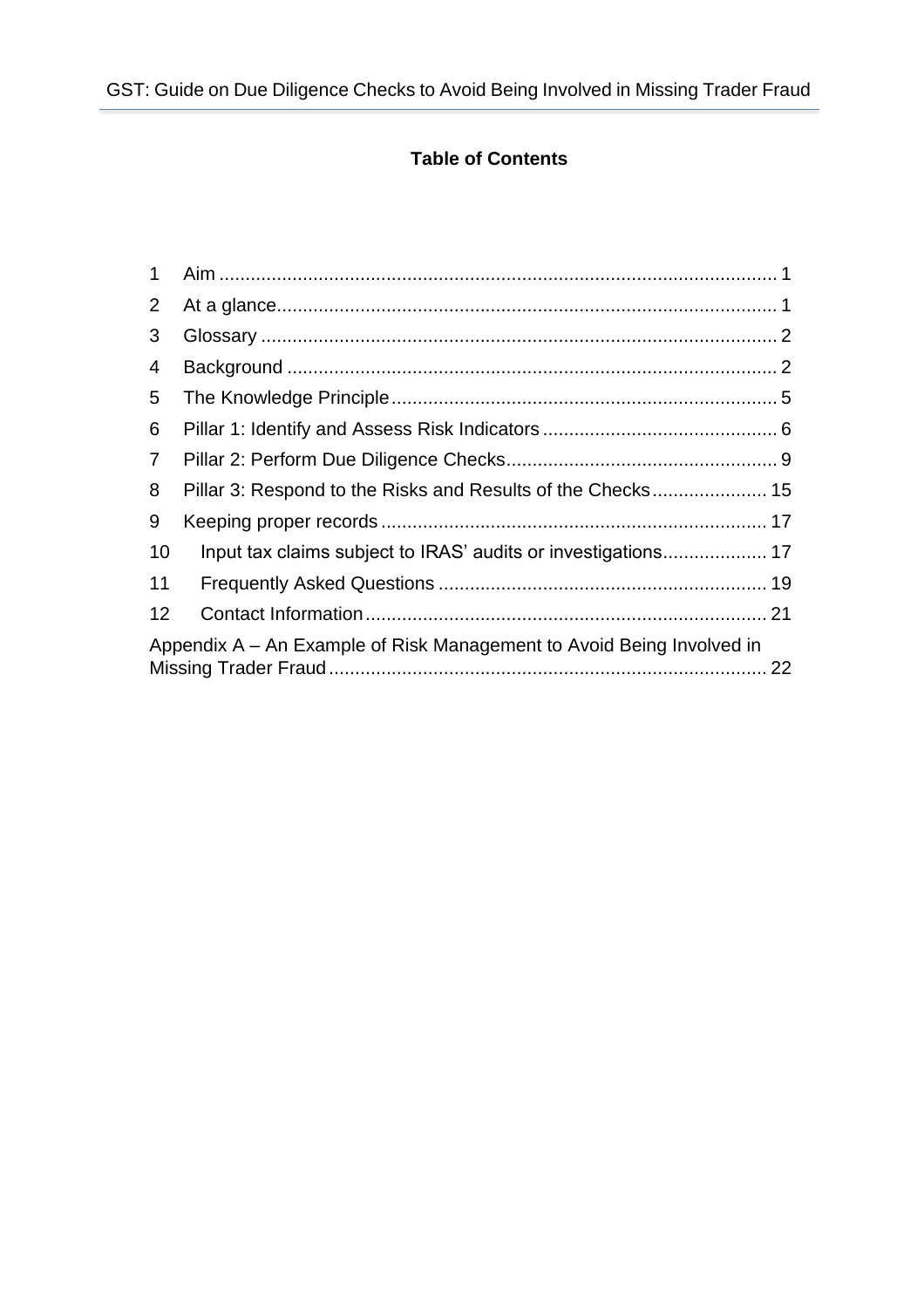#### <span id="page-3-0"></span>**1 Aim**

- 1.1 This guide explains how businesses may recognise and respond to the risk indicators for a Missing Trader Fraud ("MTF") arrangement, as well as how the Knowledge Principle<sup>1</sup> may apply to deny a GST-registered business' input tax claims.
- 1.2 The examples in this guide are not exhaustive. Depending on the profile of your business and your transactions, you should undertake adequate and appropriate due diligence checks in a risk-based and proportionate manner to avoid being involved in MTF arrangements.
- 1.3 You should read this guide if you are or will be a GST-registered business so that you can implement practical preventive and detection measures to avoid being involved in MTF arrangements.

#### <span id="page-3-1"></span>**2 At a glance**

- 2.1 MTF is a fraud scheme used by crime syndicates to defraud tax authorities of GST (or equivalent taxes) in various jurisdictions, including Singapore. Such fraud poses a serious threat to public revenue.
- 2.2 Under an MTF arrangement, a supplier fails to account for or pay the GST charged on his sales (this supplier is referred to as the "Missing Trader"), while businesses along the supply chain continue to claim credit of input tax or refund of GST on their purchases.
- 2.3 MTF relies heavily on the ability of fraudulent businesses to sell goods or services to other businesses along the chain. The other businesses along the chain may not necessarily be aware of the details of the MTF arrangement. Often, they are presented with an opportunity to make a quick financial gain and choose to turn a blind eye to the true nature of the transactions entered into. However, there will always be risk indicators that would put reasonable persons on alert that the transactions may not be what they appear to be.
- 2.4 From 1 Jan 2021, a taxable person will not be allowed to claim input tax on supplies made to him which he knew or should have known to be part of any arrangement to cause loss of public revenue. This rule is referred to as the "Knowledge Principle".
- 2.5 The Knowledge Principle aims to counter MTF by ensuring that businesses conduct proper due diligence of business deals and scrutinise the legitimacy of their purchases more carefully. Failure to do so may result in noncompliant businesses not being able to claim input tax on affected purchases.

<sup>1</sup> Please refer to paragraph 5 on the Knowledge Principle.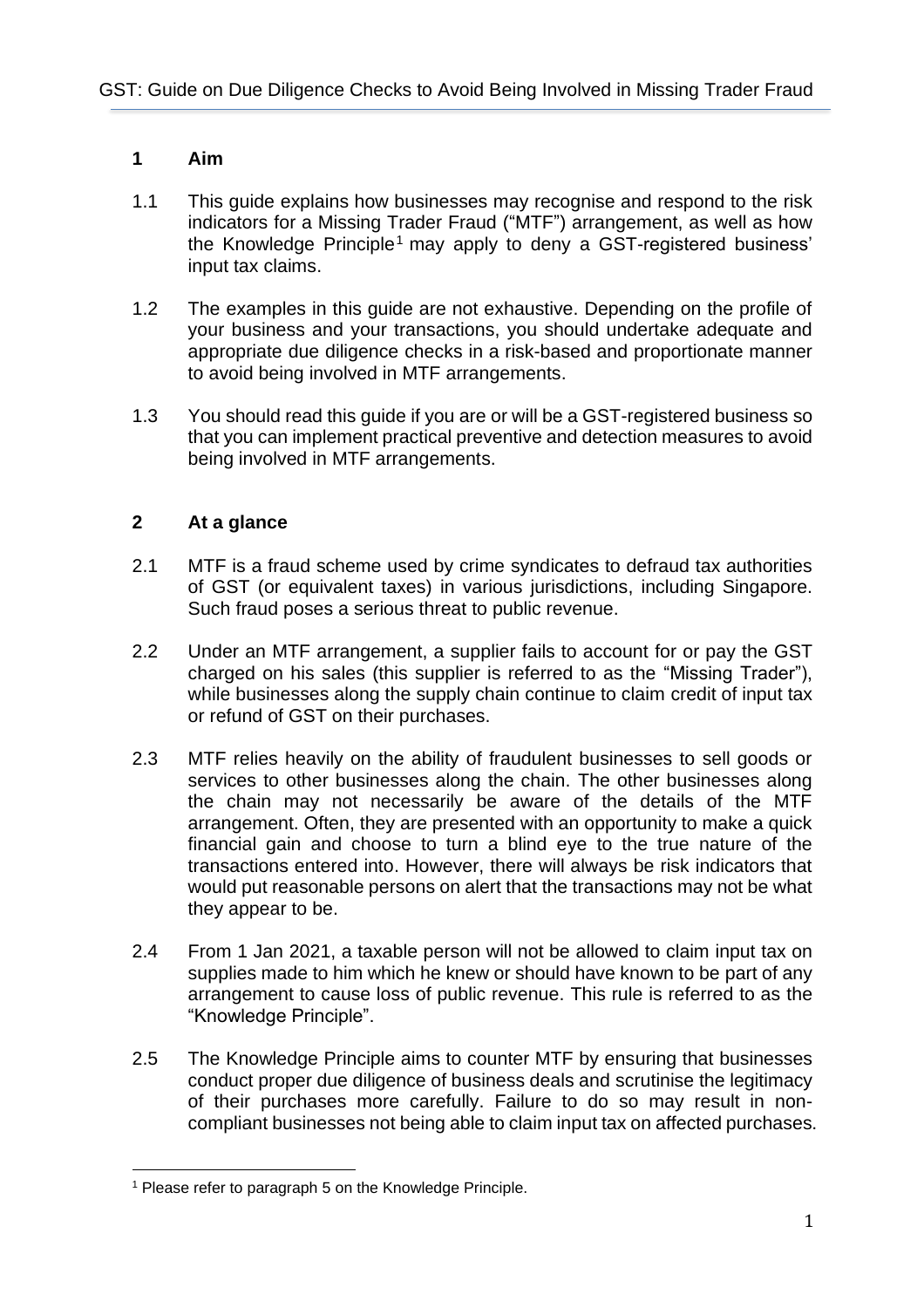#### <span id="page-4-0"></span>**3 Glossary**

#### 3.1 Taxable person

A GST-registered person or a person who is required to register for GST.

#### 3.2 Missing Trader

A taxable person that is usually at the beginning of the supply chain, who fails to account for or pay the GST charged on its supplies. The Missing Trader is often a shell company or bought off the shelf<sup>2</sup> without any tangible assets, or is a completely fictitious company. The director of the Missing Trader is often a nominee who takes instructions from another person.

#### 3.3 Buffer

A taxable person who is placed in the supply chain between the Missing Trader and the Exporter. There can be multiple buffers in a single supply chain.

#### 3.4 Exporter

A taxable person that is usually at the end of the supply chain, who buys goods from the buffers and exports the goods to overseas customers GSTfree.

#### <span id="page-4-1"></span>**4 Background**

#### What is Missing Trader Fraud?

- 4.1 An MTF arrangement is a scheme that involves goods<sup>3</sup> being traded under contrived supply chains. These supply chains are typically managed by a "controlling mind" who determines the price and date of each transaction. A small profit is factored in each time the goods change ownership along the supply chain, thereby increasing the GST that can be claimed by the exporter at the end of supply chain.
- 4.2 Under an MTF arrangement, the seller at the beginning of a supply chain (i.e. the Missing Trader) will fail to account for or pay the GST (i.e. output tax) charged on the goods sold to the intermediary businesses (i.e. the Buffers). The goods will ultimately be exported by the last supplier in the supply chain

<sup>&</sup>lt;sup>2</sup> An off-the-shelf company is an existing company that is already registered with the Accounting and Corporate Regulatory Authority (ACRA) but has never traded. Such company is ready for sale to someone who wants to set up a new company quickly.

<sup>3</sup> Any goods which attract GST can be used to commit MTF, although goods which are high in value, of low weight and readily available in large quantities (such as computer chips or precision parts) are commonly used.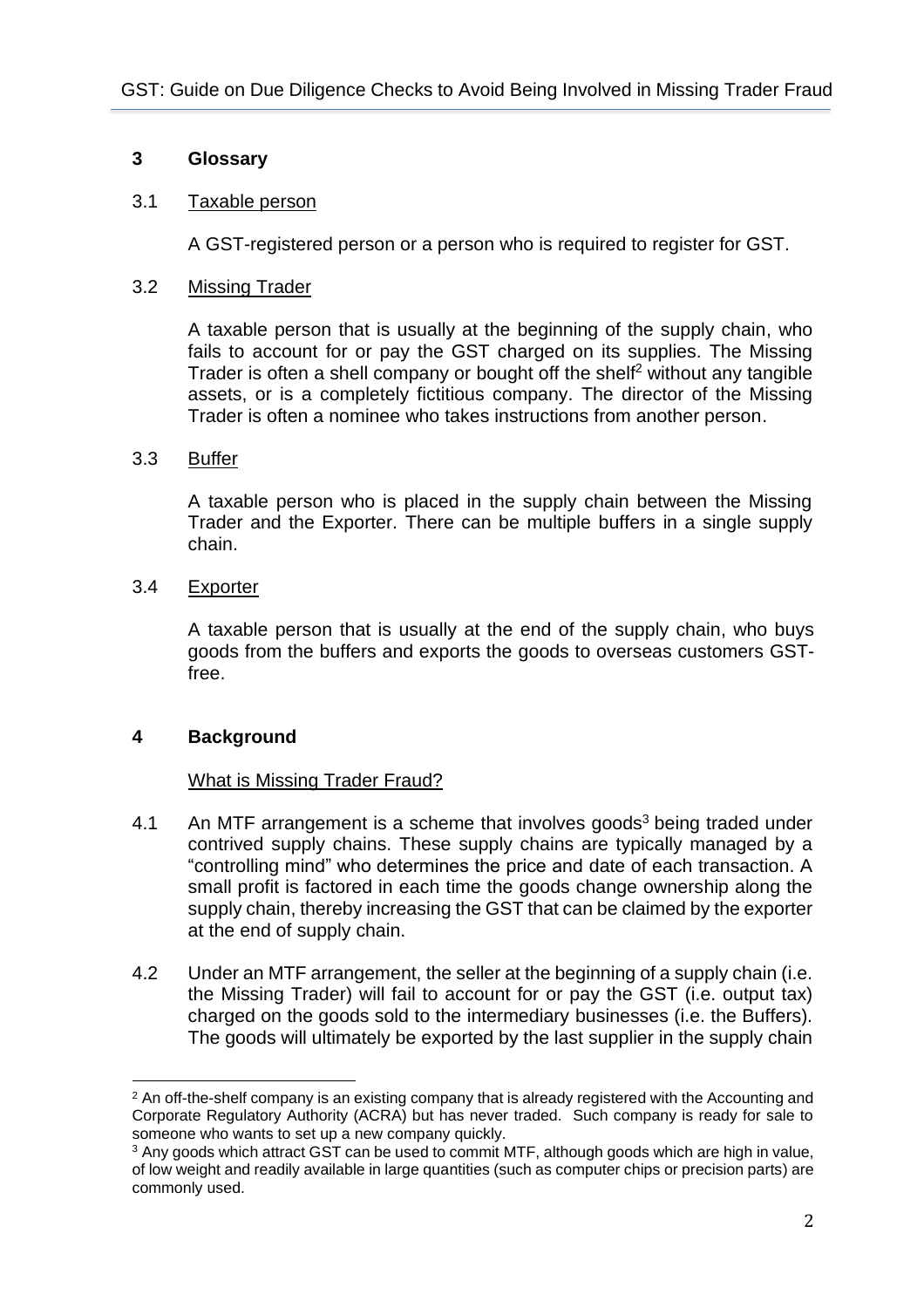(i.e. the Exporter) to an overseas customer, with no GST charged as the supply is zero-rated (0% GST). The Exporter then claims from IRAS the GST (i.e. input tax) which it paid on the purchase of the goods from the Buffers. Due to the failure of the Missing Trader in accounting for or paying the output tax, IRAS will suffer a tax loss if it pays the Exporter the input tax claimed.

This process can be repeated by re-importing and re-exporting the same goods – such an arrangement is also known as "carousel fraud".

- 4.3 In some arrangements, the transactions only exist on paper and no goods are actually sold or exported. The appearance of the transactions is solely for the purpose of claiming fraudulent GST refunds.
- 4.4 Figure 1 below is an illustration of a simple MTF or carousel fraud arrangement.

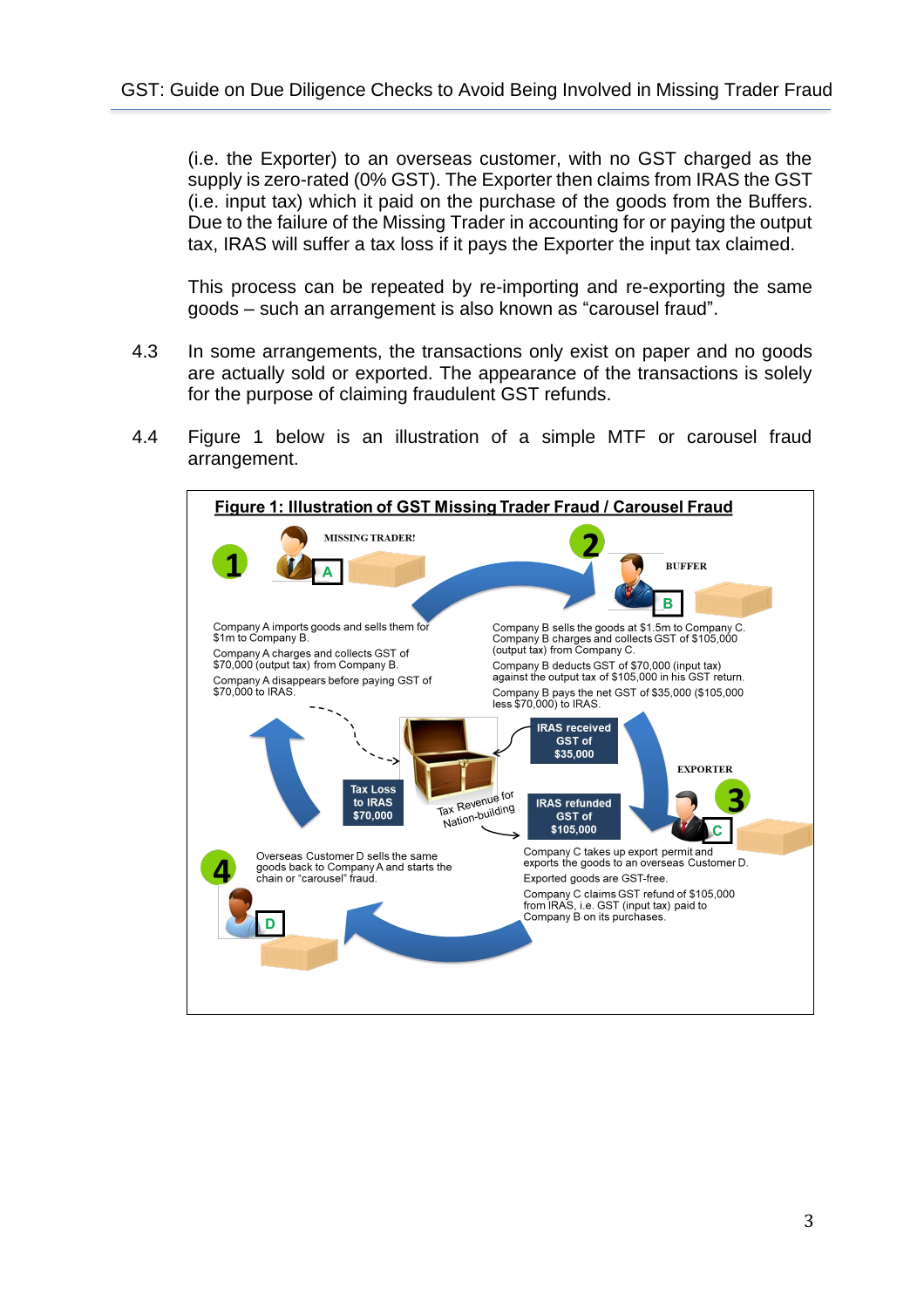- Company A sells goods to Company B at \$1 million and charges and collects GST (output tax) of \$70,000 from Company B. Company A does not pay the GST of \$70,000 to IRAS.
- Company B sells the goods to Company C at \$1.5 million and charges and collects GST (output tax) of \$105,000 from Company C. Company B deducts the GST of \$70,000 (input tax) paid to Company A from the GST (output tax) of \$105,000 collected from Company C and pays the net GST difference of \$35,000 (\$105,000 - \$70,000) to IRAS.
- Company C exports the goods GST-free to overseas customer D and claims from IRAS the GST (input tax) of \$105,000 which it had paid to Company B earlier. If refunded by IRAS, the tax loss to IRAS will be the amount of \$70,000 (\$105,000 - \$35,000) that the Missing Trader fails to account for.

*[GST amount is computed based on the prevailing GST rate of 7%.]*

- 4.5 The links between participants in the supply chain are often disguised to make early detection difficult. For example, numerous buffer companies may be interposed in the supply chain in order to add distance between the missing trader and the exporter and obscure the entirety of the arrangement. Crime syndicates would also approach legitimate businesses to be part of the supply chain, attempting to pass off fraudulent transactions as legitimate offers with attractive business deals that would sound too good to be true. Employees of businesses may also collude with members of crime syndicates to approve such transactions for the businesses.
- 4.6 Businesses which are at risk of being implicated in MTF arrangements are often those that have failed to perform adequate and appropriate due diligence checks to ensure the authenticity of the transactions being entered into, or that choose to ignore obvious warning signs in order to earn a quick profit.

Example 1: Illustration of an MTF arrangement interposed with numerous buffer companies and legitimate businesses

Companies A, B, C, D, and E are GST-registered businesses. Company A ("Missing Trader") supplies goods to Company B and charges GST on the price of the goods. Company B supplies the same goods to Company C at a higher price, allowing him to earn a profit margin, and charges GST on this price. The same supply of goods is simply passed on from Company C to Company D and then from Company D to Company E, with a higher price charged each time the goods are sold, with no material value added to the goods. Companies B, C and D ("Buffers") are interposed to add layers between the Missing Trader and the Exporter.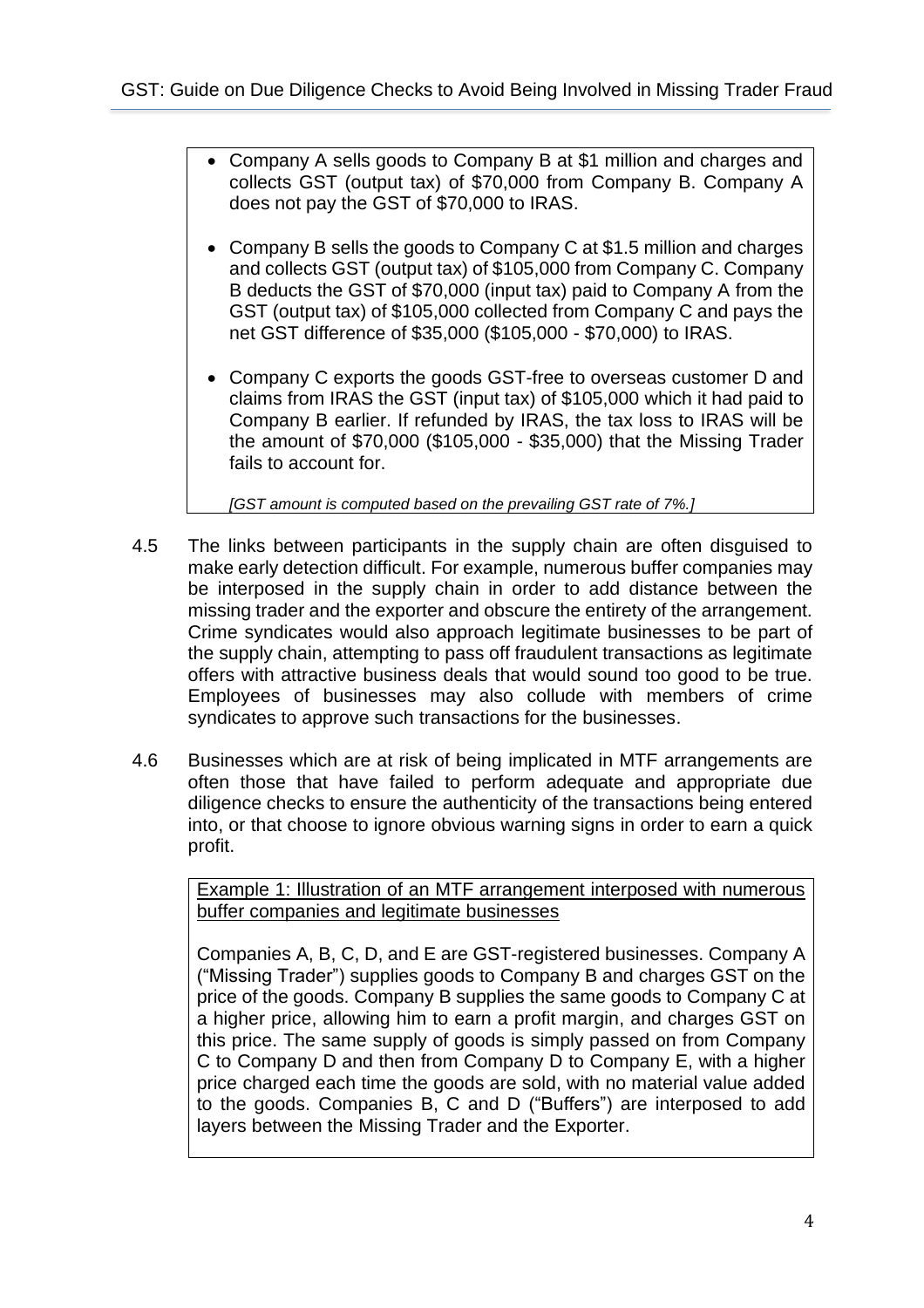Company E ("Exporter") is asked to first buy goods from Company D and then sell the same goods to a pre-arranged overseas customer, Company F. Company E was promised an attractive deal with no commercial risk (e.g. guaranteed profits with back-to-back orders without the need to hold inventory, or the need to source for suppliers or customers) or no credit risk (e.g. upfront payment made by overseas customer before delivery of goods). All that is required of Company E is to simply pay for the GST upfront for the purchases made from Company D and thereafter, seek to obtain a refund from IRAS. Company E agrees to participate in this "too good to be true" deal, exports the goods zero-rated to Company F, and then submits a refund claim to IRAS.

All the above-mentioned supplies are part of an MTF arrangement.

#### <span id="page-7-0"></span>**5 The Knowledge Principle**

- 5.1 You may incur GST on your purchases (i.e*.* input tax) when purchasing from GST-registered businesses or when importing goods into Singapore. You may claim the input tax incurred, if you satisfy all the conditions<sup>4</sup> for making such a claim, by deducting the total input tax you have paid on your business purchases from the total output tax you have collected from your customers. The difference, called the net GST payable or net GST refundable, is what you will either pay to or receive (as a refund) from the Comptroller of GST ("Comptroller").
- 5.2 From 1 Jan 2021, you will not be entitled to any input tax on any purchase which you knew or should have known to be a part of an arrangement to cause loss of public revenue (i.e. the "Knowledge Principle") 5 . The input tax claim will be denied even though you may have satisfied all the other conditions for claiming input tax.
- 5.3 Under the Knowledge Principle, you **should have known** that a supply made to you is part of an arrangement to cause loss of public revenue if:
	- (a) The circumstances connected with the supply made to you or with a supply made by you, or both, carried a reasonable risk of the supply being a part of such arrangement; and
	- (b) Before making a claim for input tax on the supply made to you, you did not take reasonable steps to ascertain whether the supply was a part of such arrangement; or
	- (c) You took reasonable steps to ascertain whether the supply was a part of such arrangement and

<sup>4</sup> Please refer to paragraph 6.1.2 of the e-Tax Guide on ["GST: General Guide for Businesses"](https://www.iras.gov.sg/irashome/uploadedFiles/IRASHome/e-Tax_Guides/etaxguide_GST_GST%20General%20Guide%20for%20Businesses(1).pdf) for a list of conditions for claiming input tax.

<sup>5</sup> Sections 20(2A) and (2B) of the GST Act.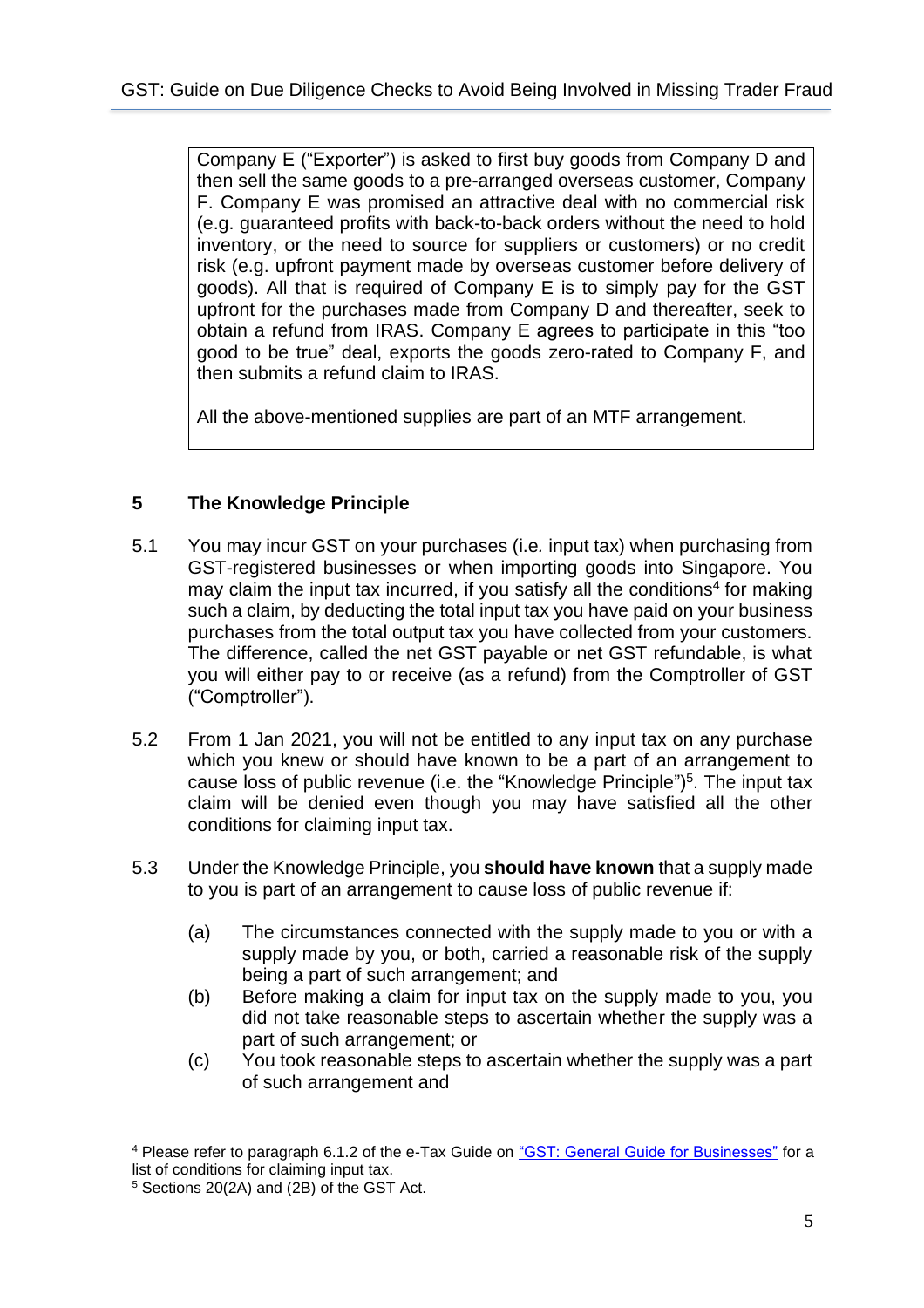- (i) concluded that the supply was not a part of such arrangement and the conclusion is not one that a reasonable person would have made;
- (ii) was unable to conclude that the supply was not a part of such arrangement; or
- (iii) did not make any conclusion as to whether the supply was or was not a part of such arrangement.
- 5.4 The test for whether you "should have known" that a supply was a part of an arrangement to cause loss of public revenue in paragraph 5.3 is an objective one. It focuses on the steps taken by you to assess the risks surrounding the transaction, and whether your conclusion that the supply was not part of such an arrangement was reasonable.
- 5.5 Businesses that took reasonable steps to reasonably assess that their transactions were not part of an MTF arrangement will not have their input tax claims denied if the conclusion is one that a reasonable person would have made.

Three-pillar approach for applying the Knowledge Principle framework

5.6 IRAS recommends that businesses adopt the following three-step approach to apply the Knowledge Principle framework:

| Pillar 1:<br><b>Identify and Assess</b><br><b>Risk Indicators</b>                                                                                                                                      | Pillar 2:<br><b>Perform Due Diligence</b><br><b>Checks</b>                                                                                                               | Pillar 3:<br><b>Respond to the Risks</b><br>and Results of the<br><b>Checks</b>                                                                                                                                                                                                        |
|--------------------------------------------------------------------------------------------------------------------------------------------------------------------------------------------------------|--------------------------------------------------------------------------------------------------------------------------------------------------------------------------|----------------------------------------------------------------------------------------------------------------------------------------------------------------------------------------------------------------------------------------------------------------------------------------|
| • To identify the relevant<br>circumstances<br>connected with the<br>supply, including the<br>presence of risk<br>indicators, that might<br>suggest a likely<br>connection with an MTF<br>arrangement. | • To conduct adequate<br>and appropriate extent<br>and type of checks and<br>enquiries required to<br>mitigate the risks<br>identified, using a risk-<br>based approach. | •To take adequate and<br>appropriate actions and<br>precautions in response<br>to the risk indicators and<br>the results of the checks.<br>• You should avoid<br>participating in the<br>transaction if it is<br>suspected that the<br>transaction is a part of<br>an MTF arrangement. |

#### <span id="page-8-0"></span>**6 Pillar 1: Identify and Assess Risk Indicators**

6.1 Before entering into a business transaction, you should understand the circumstances surrounding the transaction, consider the relevant risk factors, and assess whether there is a reasonable risk that the supply made to you or by you might be a part of an MTF arrangement.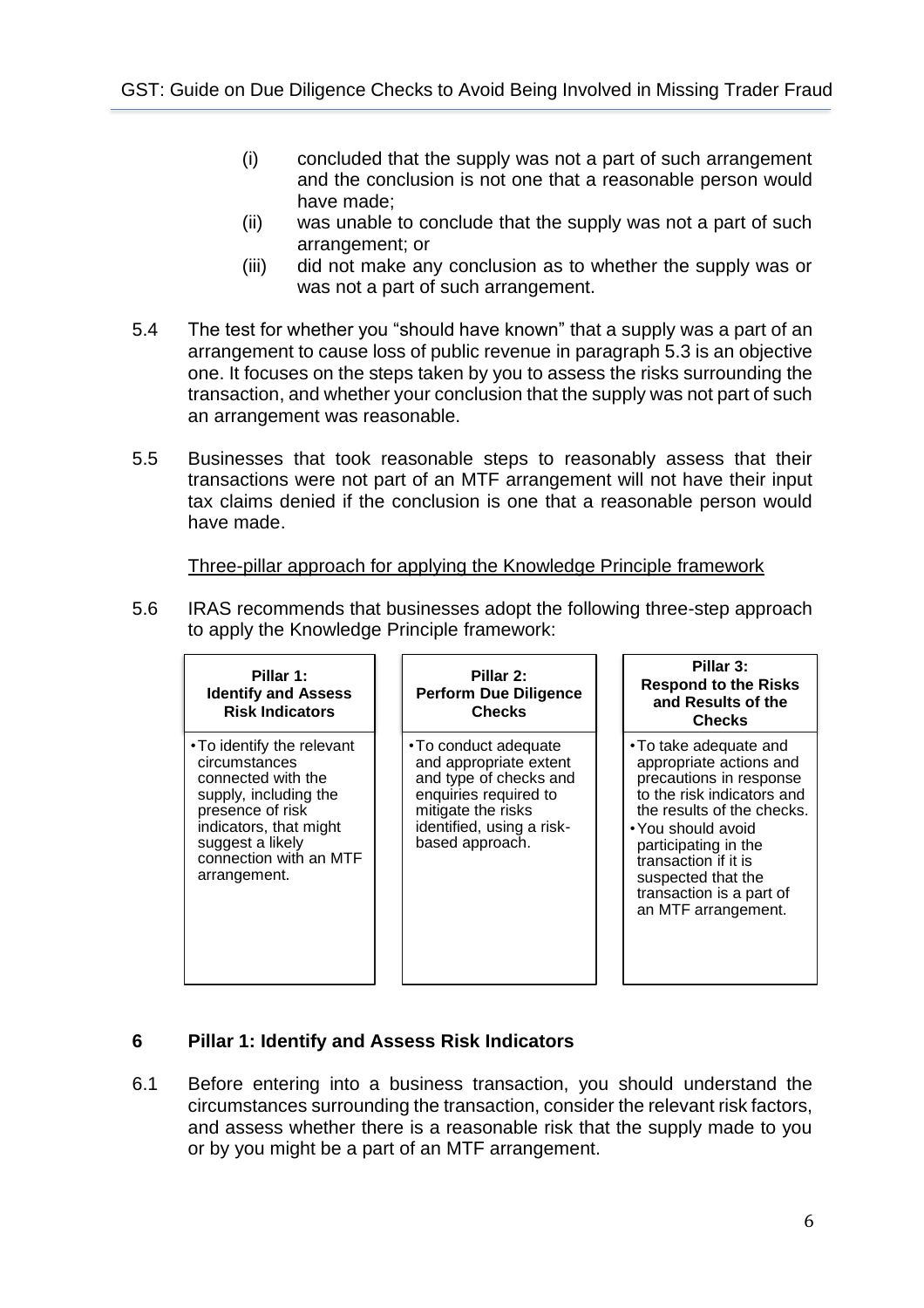- 6.2 MTF transactions often present risk indicators that distinguish them from normal commercial practices. There are warning signs to prompt a business to conduct due diligence checks on the commerciality of the transactions and take actions or precautions in response to the indicators of risk. MTF risk indicators are commonly observed under the 4 key risk areas as follows:
	- (A) Legitimacy of your immediate customers and suppliers<br>(B) Commercial viability of the business arrangement
	- (B) Commercial viability of the business arrangement<br>(C) Commercial viability of the payment arrangement
	- Commercial viability of the payment arrangement
	- (D) Authenticity of the goods/services transacted
- 6.3 The list below highlights some common indicators under each key risk area that could alert and guide you to identify, consider, and assess the risks of the transaction being part of an MTF arrangement. This list is not exhaustive and will be updated by IRAS as may be necessary. Businesses are advised to be alert to transactions and arrangements that deviate from normal commercial practices and expectations within your industry.

#### **Risk Area (A): Legitimacy of your immediate customers and suppliers**

- High-value deals offered by a newly established supplier
- Supply is not within the nature of the business ordinarily carried on by the supplier/customer
- Minimal or no effort required by you to source for your customers and suppliers with deals being pre-arranged, e.g.
	- You are contacted within a short span of time by both a prospective buyer and a prospective seller offering to buy/sell goods of same specifications and quantities
	- You are referred to a customer who is willing to buy goods of the same quantities/specifications being offered by a seller, whereby the need for your business as an intervening supplier would appear unnecessary
- Minimal or no effort on your part to effect the purchase or sale, e.g. dayto-day sales and purchase decisions handled by someone else
- Same address used by different transacting parties or other address inconsistencies
- Unexplained or unnecessary parties to the transaction and who appear evasive about their identities upon further enquiries
- Despite the substantial value of transactions, the supplier or the supplier's own supplier (if disclosed) may be newly incorporated with limited background information/financial information regarding the company, or may exhibit a lack of business presence, or may have experienced a change in ownership
- Difficulty in authenticating the identities of the persons representing the customers and suppliers, as most instructions are provided either verbally or through instant messaging platforms.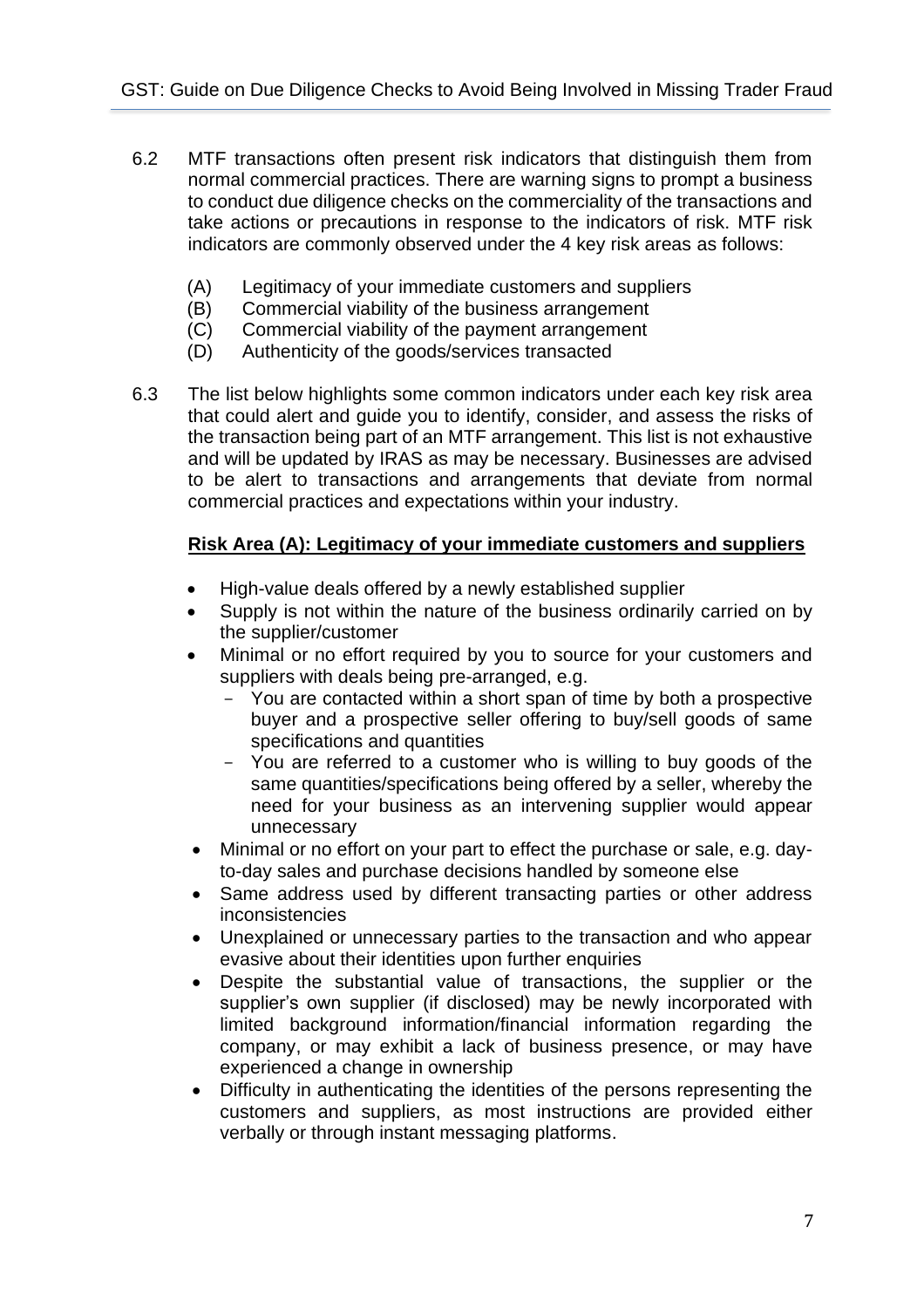#### **Risk Area (B): Commerciality of the business arrangement**

- High volume and value of goods transacted relative to the market demand and price
- High-value deals offered with no formal contractual arrangements
- Consistent or pre-determined profit margins, irrespective of the date, quantities, or specifications of the goods/services being traded
- Normal commercial practices not adopted in negotiating prices
- Very low commercial risks involved in the business arrangement. For example:
	- Deals were undertaken on a back-to-back basis over a short time period whereby the same quantity of goods that were purchased, were sold within a very short period of time
	- No necessity to hold inventory or to source goods from any other suppliers

#### **Risk Area (C): Commerciality of the payment arrangement**

- Very low credit risks that do not commensurate with usual commercial expectations, e.g. payment to supplier due only after receiving payment from customer, upfront payment in full by customers before goods delivery
- Payment arrangements that have higher risks of being linked to moneylaundering activities, e.g.:
	- Cash-only transactions
	- Payment for high-value supplies is split over a short period of time, such that although the amount of each payment to supplier is not substantial, the cumulative total of the payments is substantial
- Supplier requiring you to make payments to a third party or to an offshore bank account
- Customer makes payments to you through a local paying agent or third party's bank account

#### **Risk Area (D): Authenticity of the goods/services transacted**

- Source and authenticity of the goods are unclear (e.g. brand, manufacturer, country of origin)
- No assurance on the quality, condition, and specification of the goods, which is backed up by written warranty policies
- No insurance taken for goods during shipment, despite the substantial value of the transaction
- No clear indication of the arrangement regarding movement of goods, e.g. the party who is liable for the goods during the transportation journey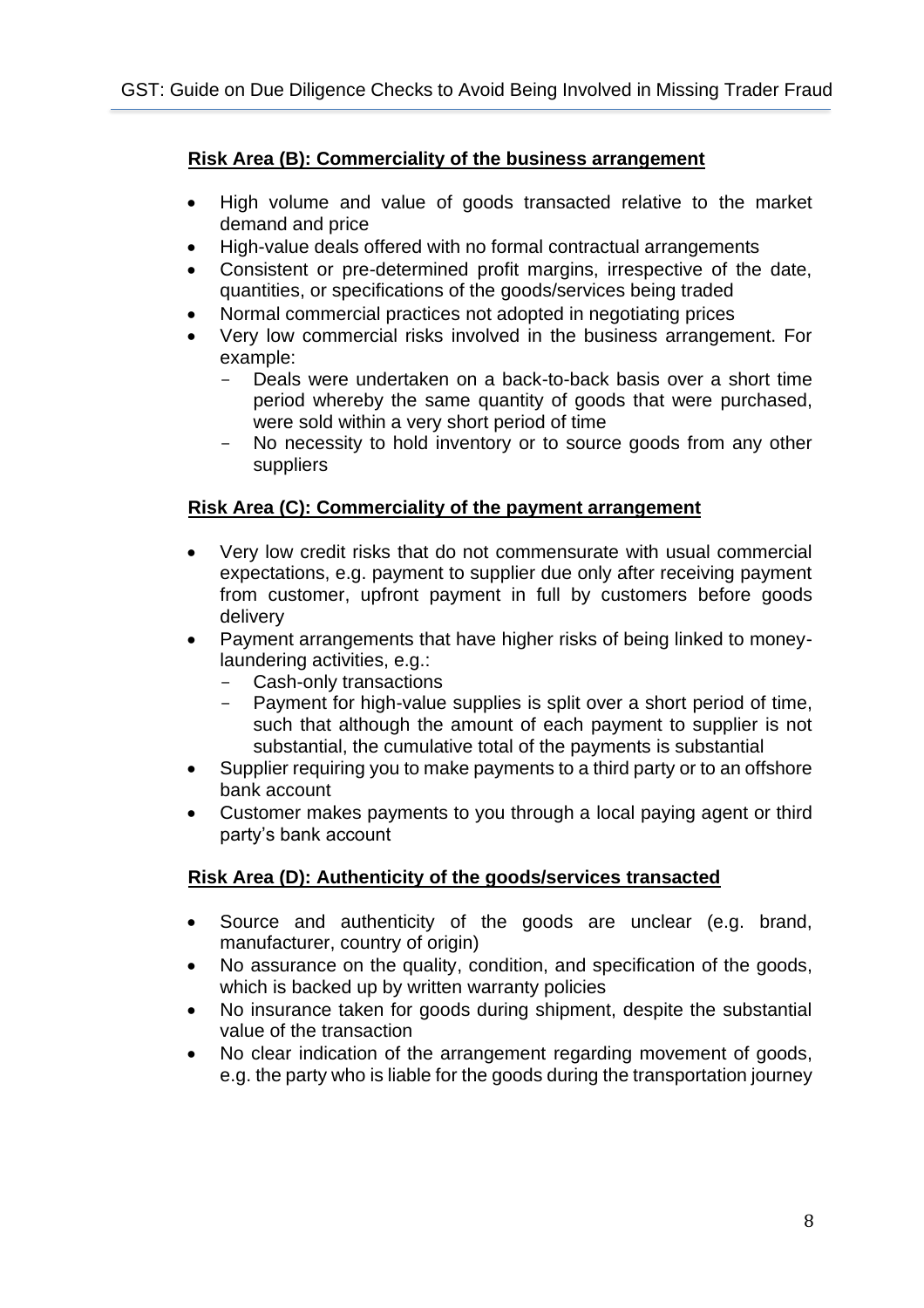## $\boldsymbol{\Omega}$

*While the presence of a single risk indicator does not necessarily imply that the transaction is a part of an MTF arrangement, the presence of multiple risk indicators would be indicative of a suspicious transaction.* 

6.4 Businesses should also be aware of any change in circumstances or new risk factors. For example, there may be clear indications that the risks associated with an existing business relationship have increased based on material trigger events <sup>6</sup>; businesses should therefore re-assess the legitimacy of the business arrangement concerned and make further enquiries to determine if further actions or precautions are necessary.

#### <span id="page-11-0"></span>**7 Pillar 2: Perform Due Diligence Checks**

- 7.1 Identification of the risk areas and assessment of the overall risk of the transaction (from Pillar 1) should prompt due diligence checks and enquiries where necessary. Where there is a reasonable risk that the supply is a part of an MTF arrangement, it is in the interest of the business to take adequate and appropriate actions or precautions to address the risks identified, before choosing to participate in the supply.
- 7.2 Businesses may adopt a risk-based approach in assessing the extent of due diligence required to establish the integrity of the supply chain. This should be commensurate with the type and level of risks identified. For example, more extensive due diligence measures would be required for higher risk transactions in order for the business to reasonably ascertain whether or not the supply is a part of an MTF arrangement. Conversely, lower risk transactions, such as those with commercially viable circumstances that do not deviate from usual practices, may require less extensive checks for the business to reasonably conclude that the supply is not a part of an MTF arrangement.
- 7.3 The **non-exhaustive** list below provides examples of due diligence checks and enquiries that can be made in light of the risk indicators, so as to guide you in establishing the integrity of the transactions. It is critical that you ask the most appropriate questions required to protect yourself from getting implicated in an MTF arrangement.

<sup>&</sup>lt;sup>6</sup> Such material trigger events include, but are not limited to, any change in business representatives involved in the transaction, changes in details of products transacted, significant increase in transaction volume or value, and adverse news concerning business partners.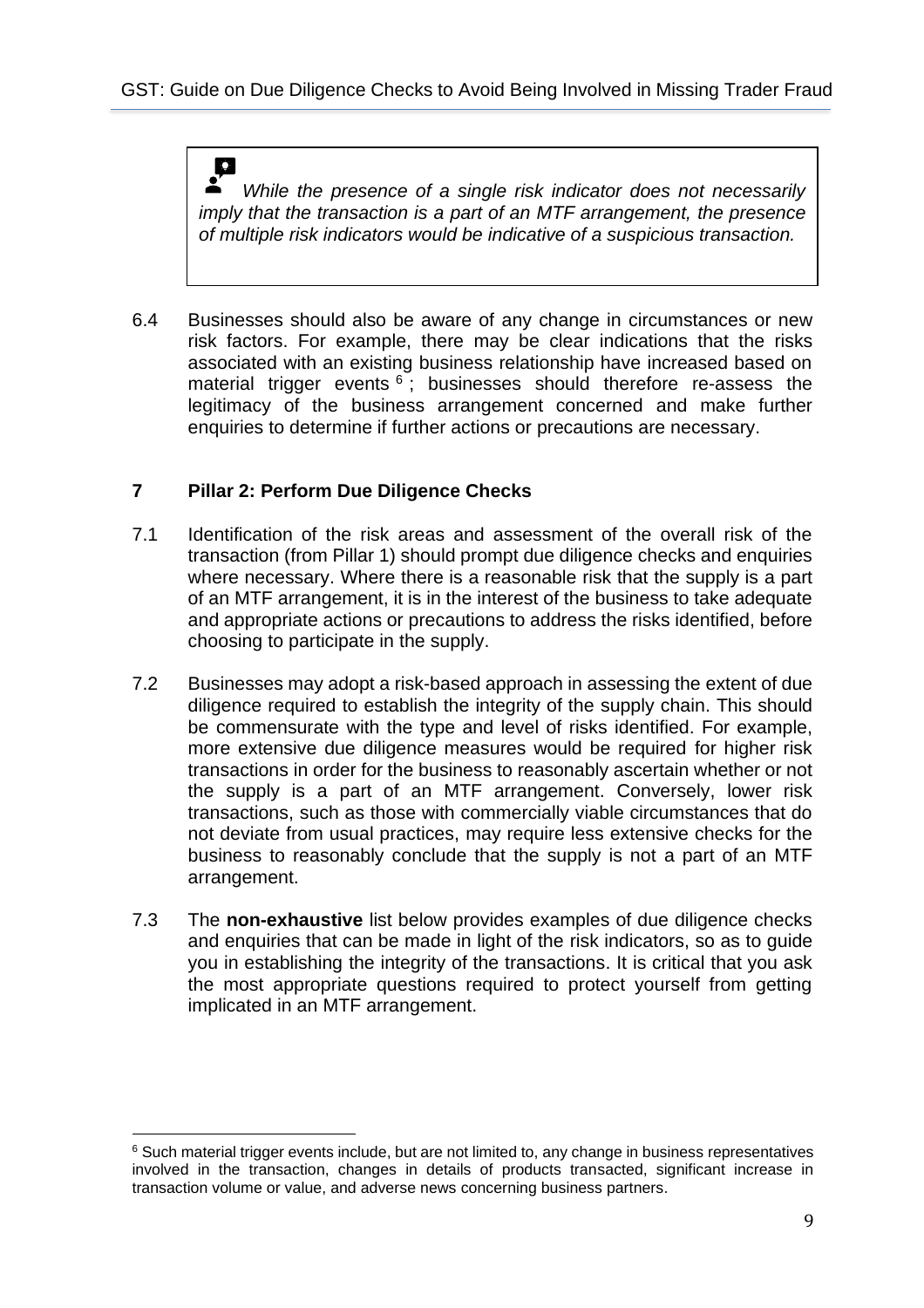#### **(A) Verify the legitimacy of the immediate parties that you are transacting with**

#### *Know your supplier/customer*

- Maintain the details of your supplier/customer and check that the details provided are genuine by verifying against other reliable sources (e.g. website, registered business profile)
- Check the supplier's/customer's relevant experience in the trade and its knowledge of product/market. If the transaction is inconsistent with the supplier's/customer's profile, find out if there is a reasonable explanation for the inconsistencies observed
- Obtain trade references and follow-up with them
- Obtain credit checks or other background checks from an independent third party
- Visit your supplier's/customer's premises

#### *Third Party Situations*

In situations where there is a third party involved in the business arrangement, you should ensure that you know who you are liaising with:

- Maintain details (e.g. full name, designation and contact) of the person who contacted you regarding the business transactions
- Verify with the supplier or customer on the identity of the person representing your supplier or customer and the capacity in which he is acting, and if there are legitimate reasons for such representation

#### **(B) Ascertain the commerciality of the business arrangement**

#### *Understand the market that you are transacting in*

- Understand the market demand and price of the goods, and whether the volume and value of goods transacted is reasonable and realistic relative to the market demand and price
- Consider whether it is realistic for a relatively new business to be able to sell the goods at the rates proposed
- If the transaction involves overseas shipment of goods (import/export), consider whether the arrangement makes economic sense (e.g. whether it is inconsistent with normal geographic trade patterns or whether it is reasonable that the country involved would normally import or export such goods)
- Understand if there is a reasonable explanation for the low commercial risks involved in the business arrangement (e.g. find out the reason why there is no necessity to keep inventory or source goods from other suppliers)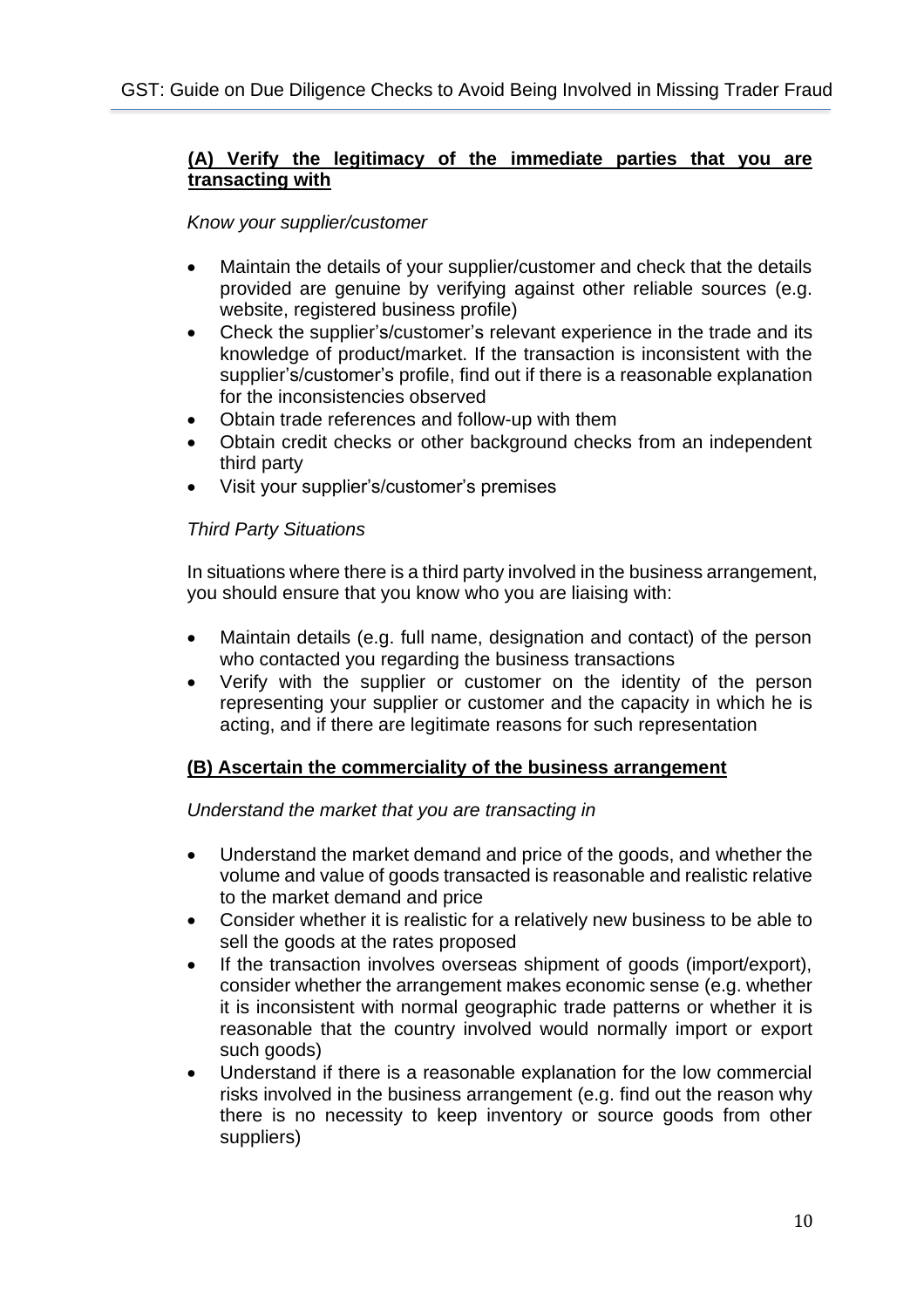• Identify the commercial purpose for your involvement in the business arrangement (e.g. the value-add provided by you to the business arrangement)

#### **(C) Ascertain the commerciality of the payment arrangement**

- Find out if the payment terms are in line with commercial practice and if not, find out if there is a reasonable explanation
- Establish if there is any commercial justification for payment arrangements that are out of the norm (e.g. cash-only transactions, payment to offshore accounts)
- If payment was made by third party, find out the relationship between the third party and your customer and the reasons for the arrangement
- Notice any inconsistencies in the information (e.g. names, companies, addresses, ports of call and destination) contained in the trade documents and financial flows

#### **(D) Verify the authenticity of the goods/services transacted**

*Understand the goods/services that you are transacting in* 

- Know the source of the goods that you are transacting in (e.g. brand, manufacturer and origin of the goods)
- Verify that the goods supplied are the same goods as described in the tax invoices and that the goods are in working condition
- Verify that the customers' testimonials or reviews are credible and reliable
- Is there any recourse if the goods or services supplied are not as described? If not, find out if there is a reasonable explanation
- Check on the insurance and warranty arrangements or service agreements. If these are not available, find out if there is a reasonable explanation

*Understand the arrangement regarding movement of goods*

- Maintain the details of the freight forwarder
- Understand the details of the transportation arrangement, e.g. your liability and the ownership of the goods throughout the transportation journey
- Verify that the goods are shipped to and received by your customer as described and transacted
- Notice any abnormalities in your commercial and transport documents without any reasonable justification, e.g.
	- Discrepancies between the commercial and transport documents (e.g. description of goods, destination, quantity of goods)
	- Unusual weight descriptions for the goods compared to the quantity of the goods exported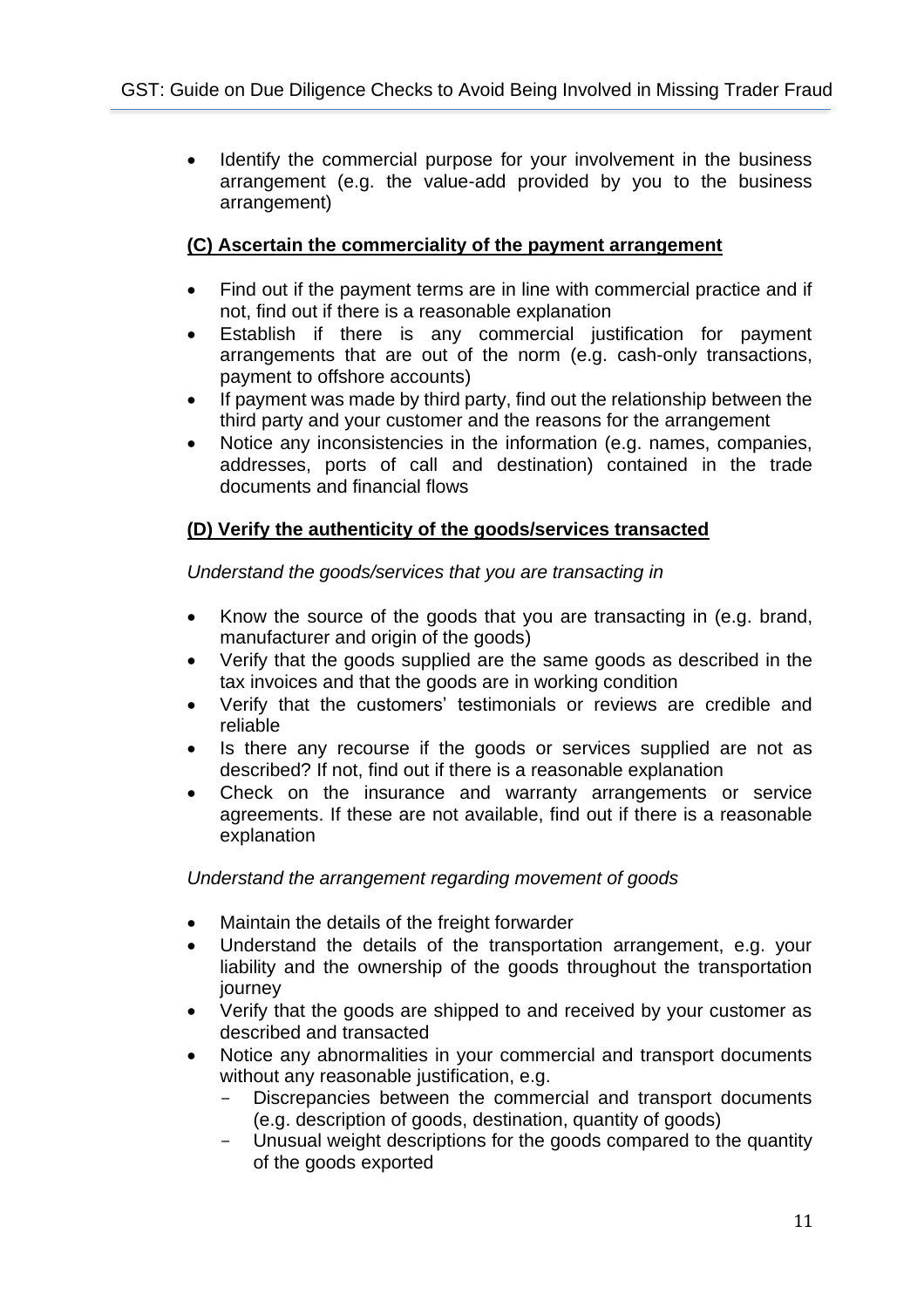- Inappropriately sized or non-typical type of vessel used to transport the goods

#### $\Omega$

*You may find that most of the due diligence checks in paragraph 7.3 are already part of your existing business risk management processes. IRAS recommends that adequate and appropriate checks are carried out in each of the above categories where the risks are identified to protect yourself from being implicated in an MTF arrangement. The types and extent of the checks will vary depending on the individual circumstances of your business as well as the nature and size of transactions.*

7.4 Example 2 illustrates a scenario where the circumstances connected with the supply carried a reasonable risk of the supply being a part of an MTF arrangement, but the business had failed to take reasonable steps to ascertain whether the supply was a part of such arrangement.

Example 2: Input tax claim denied under the Knowledge Principle – the taxable person should have known that the supply made to him was a part of an arrangement to cause loss of public revenue

Company X is a GST-registered company since 1 Jan 2009. It provides mechanical and engineering works.

*(a) Introduction to the 'business opportunity' and business partners*

- In Jan 2021, Tan (who is the sole-director of Company X), was approached by his ex-colleague, Lim. Lim told Tan that he was looking for an interested party to take over his export business in computer parts as his company was facing cash flow issues.
- Lim shared with Tan that he had standing weekly orders of computer parts from his regular overseas customers. Lim also referred Tan to Koh from Company Z whom he usually purchases the goods from.
- Tan understood from the discussions that he could alleviate Lim's cash flow issues by taking over Lim's export business and reclaiming from IRAS the GST paid on the purchases of goods. In return for the no-risk deal, he would be able to obtain a guaranteed profit margin.

*Risk Area (A): Consider the legitimacy of your immediate customers and suppliers*

*(b) Business arrangement* 

• Lim presented to Tan the attractive and no-risk business opportunity with a guaranteed profit margin of 2%. The business deal would involve high volume and high value of goods transacted with total export sales value of about \$500,000 per month.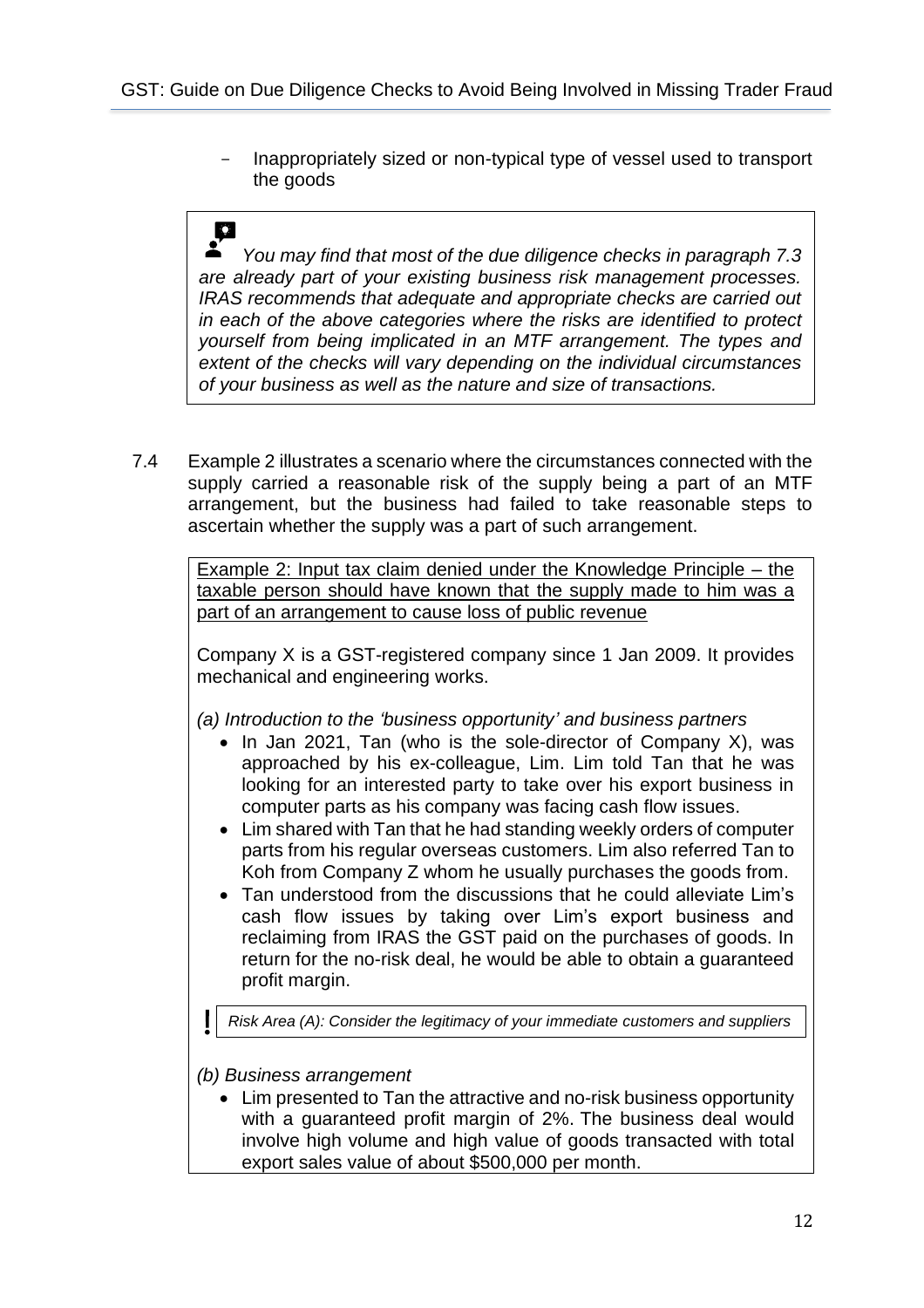• When orders for the computer parts were received from the overseas customers, Tan would place orders for the goods with Company Z through Koh. Tan applied a mark-up in its quote to the overseas customers. Tan was given the assurance that the deals could take place quickly, with sales turnaround of about 2 to 3 days from the receipt of goods delivered by Company Z to the export of goods by Company X to the overseas customers.

*Risk Area (B): Consider the commerciality of the business arrangement*

*(c) Payment arrangement*

- In terms of payment for the goods by the overseas customers, after tax invoices had been issued by Tan to the overseas customers, cash payments via direct bank transfers were made to Company X's bank account through a third party (i.e*.* payment terms of 'Payment before goods delivery").
- Lim told Tan that Company X would not be required to pay for the goods purchased from Company Z until after Company X received payment from its overseas customer.

*Risk Area (C): Consider the commerciality of the payment arrangement*

*(d) Authenticity of the goods/services transacted* 

- Despite the high value of transactions, Lim did not provide any assurance to Tan regarding the quality of the goods, or any warranty arrangements, or any insurance necessary for the export of the goods.
- *Risk Area (D): Consider the authenticity of the goods transacted*

Tan agreed to take over the export business involving about 10 exports per month with average sales value of \$50,000 per export, without performing any further due diligence checks or enquiries.

Tan sought to claim the input tax incurred on his purchases from Company Z by filing the claims in the GST returns. During IRAS' review of the refunds, the transactions involving computer parts were found to be part of an MTF arrangement. Having regard to all the circumstances of the case, Company X's input tax claims in relation to the purchases of computer parts from Company Z will be denied by IRAS as Company X should have known that the purchases were part of an arrangement to cause loss of public revenue:

• From the risk indicators presented, the circumstances connected with the supplies should have led a reasonable person to assess that the deals were too good to be true and that there was a reasonable risk that the supplies were part of an MTF arrangement. This should have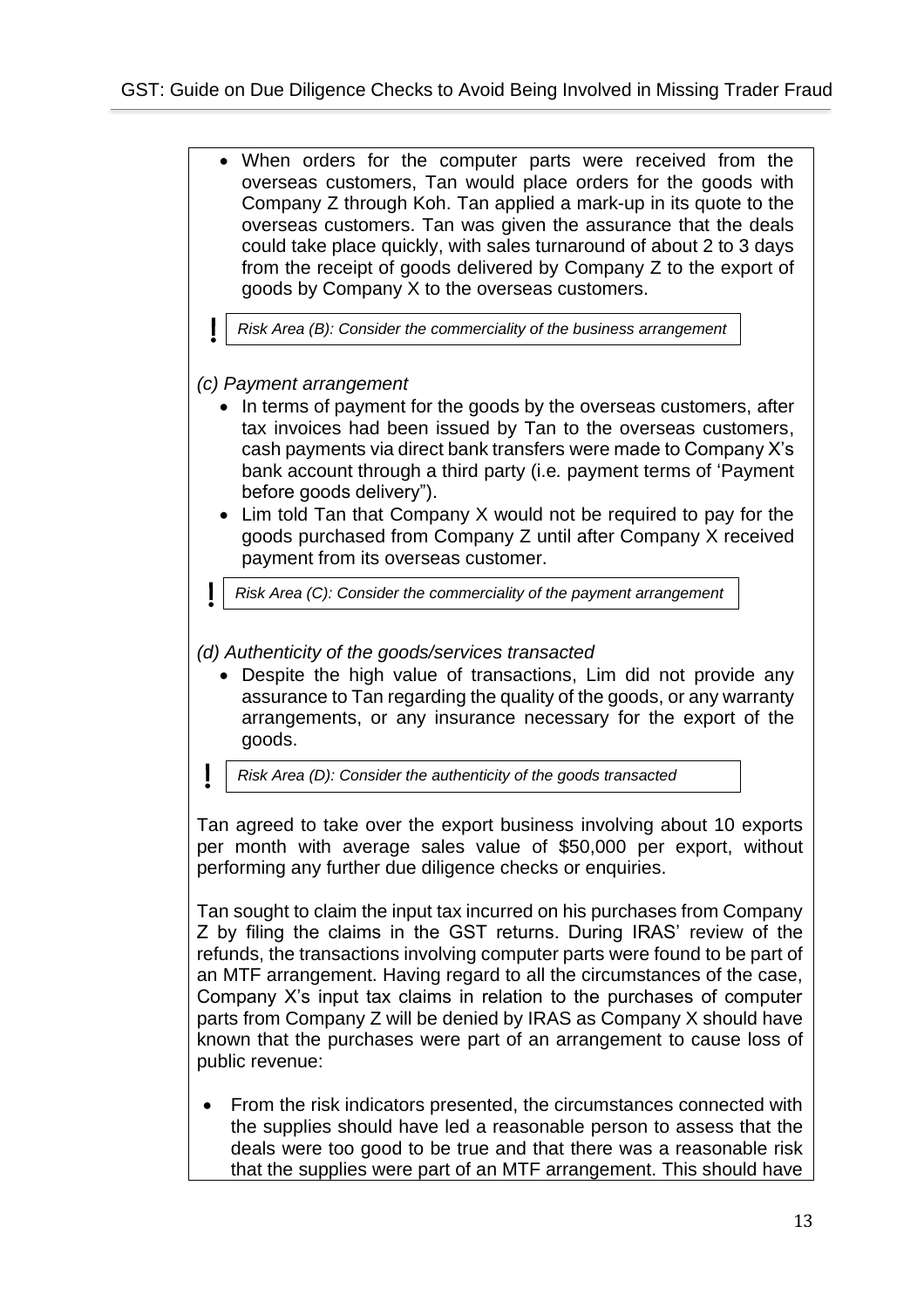prompted Company X to perform the necessary due diligence checks and enquiries to establish the legitimacy of the transactions.

• However, Company X did not act on the risks; it did not take adequate and appropriate actions and precautions in response to the risks identified and thus could not reasonably conclude that the supplies were not part of an MTF arrangement. Unfortunately, Company X chose to proceed with the deals as it was a good opportunity to make a quick gain.

Examples of due diligence checks that Company X could have undertaken in response to the risks identified are:

| <b>Due Diligence Areas</b>                                                | <b>Examples of good due diligence</b>                                                                                                                                                                                                                                                                                                                                                                                                                                                                                                                                                                                                                                                                                                                                                                                                                                     |
|---------------------------------------------------------------------------|---------------------------------------------------------------------------------------------------------------------------------------------------------------------------------------------------------------------------------------------------------------------------------------------------------------------------------------------------------------------------------------------------------------------------------------------------------------------------------------------------------------------------------------------------------------------------------------------------------------------------------------------------------------------------------------------------------------------------------------------------------------------------------------------------------------------------------------------------------------------------|
| (A) Verify the<br>legitimacy of the<br>immediate customer<br>and supplier | business incorporation<br>Obtain<br>details<br>$\bullet$<br>regarding Company Z and the overseas<br>customers<br>Perform credit checks or other background<br>checks on Lim's company, Company Z (i.e.<br>supplier) and the overseas customers (e.g.<br>by checking their websites)<br>Check if Company Z and the overseas<br>customers have the relevant experience in<br>the trade and product/ market knowledge<br>Ask for trade references and follow up with<br>these references to ensure that Company Z<br>and the overseas customers are reliable<br>• Visit the business premises of Lim and<br>Company Z<br>Maintain details (e.g. full name, designation<br>and contact) of the contact persons linked<br>to the business transactions<br>Verify the identity and capacity of the<br>person representing the supplier (i.e. Koh)<br>and the overseas customers |
| (B) Ascertain the<br>commerciality of the<br>business<br>arrangement      | Understand the market demand and price<br>$\bullet$<br>of the goods $-$ e.g. is the volume and value<br>of goods transacted (i.e. average export<br>sales value of \$50,000 per month)<br>reasonable and realistic relative to the<br>market demand and price?<br>Are the mark-ups within the supply chain<br>commercially viable? If not, what could<br>possibly explain the high guaranteed profit<br>margin of 2%?                                                                                                                                                                                                                                                                                                                                                                                                                                                     |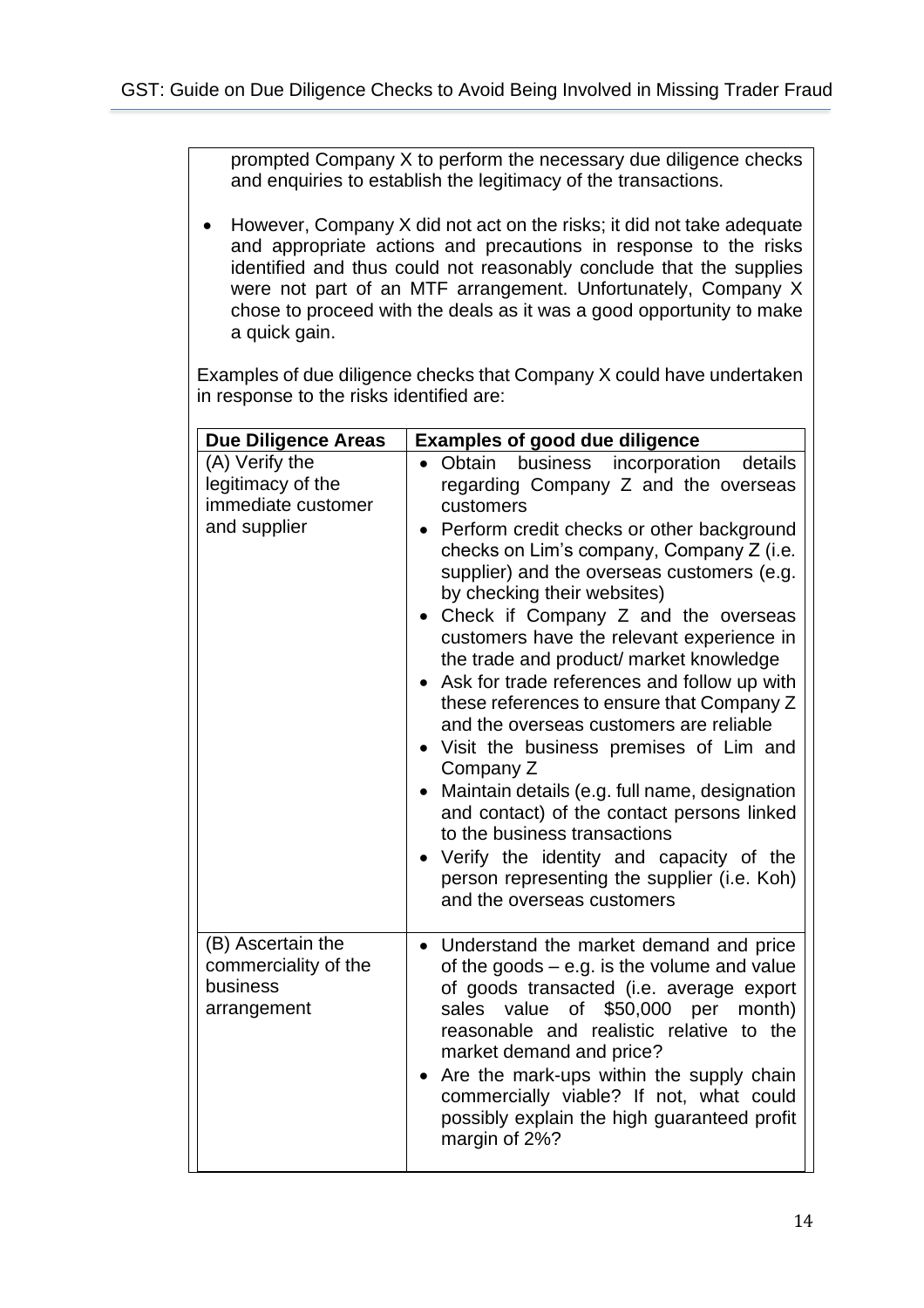| (C) Ascertain the<br>commerciality of the<br>payment<br>arrangement   | Are the payment terms e.g. "Payment<br>goods delivery" in line<br>with<br>before<br>commercial practice?<br>Is there any commercial justification for<br>the cash-only payment by the overseas<br>customers?<br>Is there any commercial justification for<br>the payment to be made through third<br>party?<br>- Is there any commercial justification for<br>the payment to be made to Company Z<br>only after payment had been received<br>from the overseas customers? |
|-----------------------------------------------------------------------|---------------------------------------------------------------------------------------------------------------------------------------------------------------------------------------------------------------------------------------------------------------------------------------------------------------------------------------------------------------------------------------------------------------------------------------------------------------------------|
| (D) Verify the<br>authenticity of the<br>goods/services<br>transacted | What is the brand, manufacturer and<br>$\bullet$<br>country of origin of the goods in question?<br>Do the goods exist and are they in working<br>$\bullet$<br>condition?<br>Are there insurance and<br>warranty<br>arrangements as safeguards given the<br>large value of the goods? If not, why?                                                                                                                                                                         |

#### <span id="page-17-0"></span>**8 Pillar 3: Respond to the Risks and Results of the Checks**

- 8.1 Businesses are advised to take adequate and appropriate actions and precautions in response to the risk indicators and results of the checks. This includes making further enquiries if the results of the checks are unsatisfactory.
- 8.2 You should avoid participating in the transaction if it is suspected that the transaction is a part of an MTF arrangement. For transactions entered into, you should be able to show that reasonable steps have been taken and that you can reasonably conclude that the supply was not a part of an MTF arrangement, based on the risks assessed and results of the checks.

 $\mathbf \Omega$  $\mathbf{r}$ *Performing cursory risk assessment and due diligence checks without taking into account the context is not enough to detect MTF. Businesses that choose to ignore warning signs and fail to exercise due diligence or make reasonable judgments could risk having their input tax claims denied under the Knowledge Principle if their transactions are found to be part of an arrangement to cause loss of public revenue. Walk away from deals if they appear too good to be true or if you have reason to suspect the deals are fraudulent.*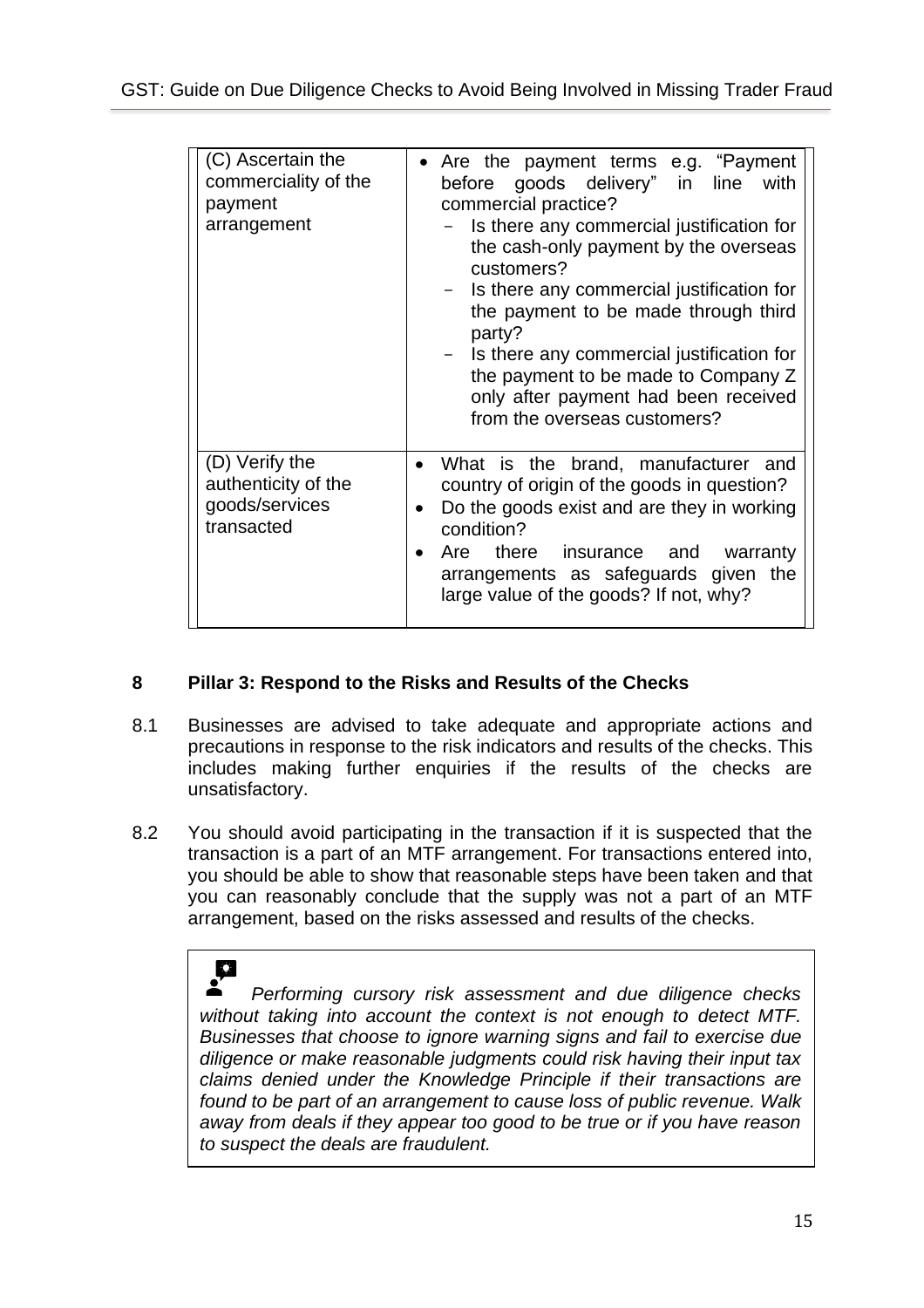8.3 Example 3 illustrates a scenario whereby a business had failed to act upon the risks identified and the results of the checks, and thus it was not reasonable for the business to conclude that the supply was not a part of an MTF arrangement.

#### Example 3: Results of checks dismissed and ignored

Company X is an experienced trader in electronic goods. Chan, who is the sole director of Company X, was approached by Ong (representative of Company Y) to participate in an attractive business deal.

Ong shared with Chan that Company Y has an ongoing deal with Overseas Customer Z involving the supply of electronic goods, and has ready contacts of local companies ("Exporters") who are willing to export the goods to the Overseas Customer Z. Ong claimed that Company Y does not have the resources to manage the huge volume of transactions and would like to share this business opportunity with Company X.

Ong would introduce the Exporters to Chan if Chan agrees to participate in the business deal. Company X's role is to receive and fulfil the orders for the goods from the Exporters by first purchasing the goods from Company Y, and then sell the goods to the Exporters at an agreed profit margin. Company X does not need to hold any inventory as the goods will be delivered directly by Company Y to the premises of the Exporters within the same day. Payment to Company Y for the purchases would be due only after receiving payment from the Exporters.

Company X conducted due diligence checks on Company Y and the business proposals. The results of the checks revealed that:

- Company Y has poor credit rating.
- Company Y's GST registration showed that its registered business activity is that of trading in an activity (i.e. beauty products) which is a completely different business activity from the supplies being undertaken (i.e. electronic goods).
- Company Y could not reasonably explain why there is such a huge and consistent stream of demand from overseas customer Z.
- Company Y refused to provide further information on the Exporters unless Company X agrees to participate in the business deal, citing business reasons. Company Y also refused to provide further information on the source of the goods.

Despite the risks identified from the checks, Company X did not act upon the risks and decided to proceed with the deals as it was a good business opportunity not to be missed.

Given the risks identified from the checks, it was not reasonable for Company X to conclude that the purchases were not part of an arrangement to cause loss of public revenue. Company X should not have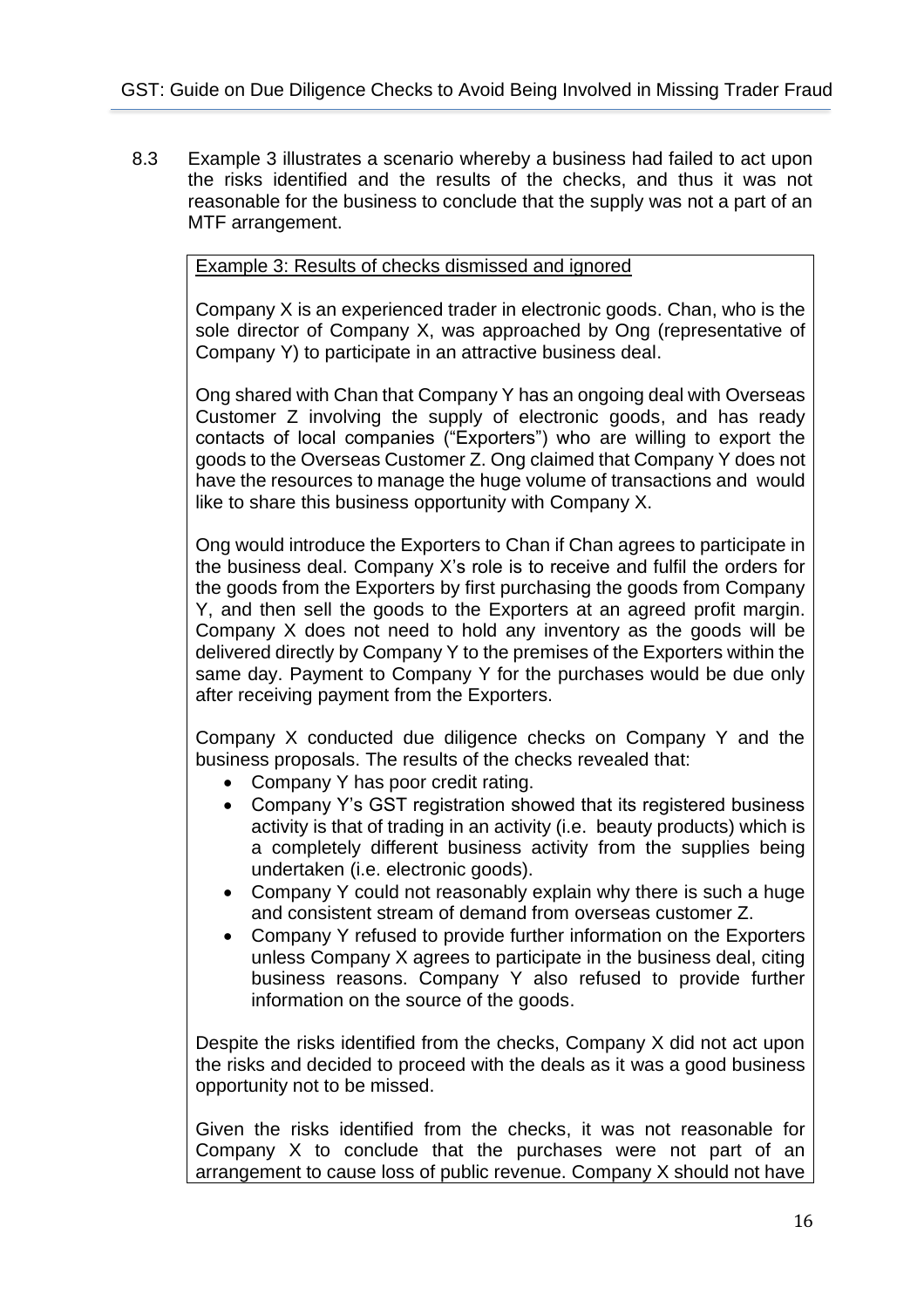proceeded with the deals. As such, Company X's input tax claims in relation to the purchases of electronic goods will be denied by IRAS.

#### <span id="page-19-0"></span>**9 Keeping proper records**

- 9.1 You should maintain records of the steps taken to ascertain whether the supply made to you was a part of an arrangement to cause loss of public revenue. This includes the risks assessed, the due diligence checks performed, and your actions and precautions taken in response to the results from the checks. The information should be readily available upon request by IRAS.
- 9.2 Keeping proper records can help you to achieve the following objectives:
	- Ensure proper monitoring and accountability for supplies entered into and decisions made;
	- Demonstrate that the supplies entered into were not part of an arrangement to cause loss of public revenue and that the conclusion is a reasonable one; and
	- Help provide timely, complete, and accurate replies to our requests for information in the case of an MTF audit or investigation by IRAS.

#### <span id="page-19-1"></span>**10 Input tax claims subject to IRAS' audits or investigations**

10.1 You will be informed by IRAS if your input tax claims are subject to IRAS' audits or investigations under the Knowledge Principle. Where applicable, IRAS will notify you, within 3 months after the receipt of all the information requested from you, that your refund claims have been withheld.

#### $\mathbf \Omega$

*In circumstances where IRAS needs to investigate into the claims, these investigations will have to be thorough, especially since the arrangement is suspected to be fraudulent. Such investigations will require sufficient time given the complexity of Missing Trader Fraud arrangements and also the existence of multiple third parties.*

- 10.2 IRAS will work with you to seek to identify and understand the due diligence checks and the actions or precautions taken by you in response to the risks identified and the results of your checks. IRAS will consider:
	- the due diligence checks that were conducted by you, including any checks designed to address the specific risks;
	- to what extent your checks were adequate, appropriate, and timely in addressing the risks identified; and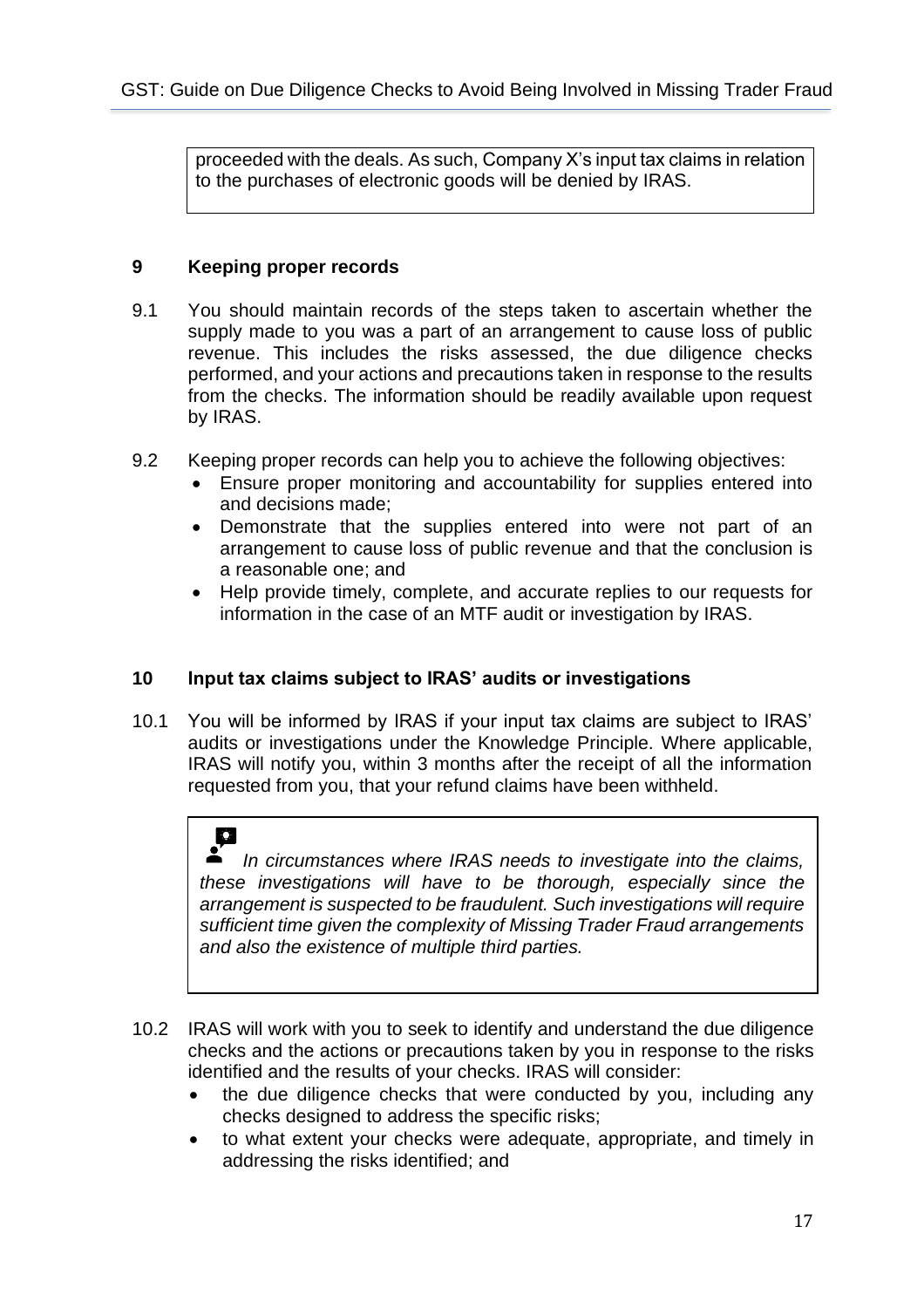- the results of your checks, the conclusions made by you in response to the results and the actions taken by you.
- 10.3 In applying the Knowledge Principle, IRAS does not expect a business to go beyond what is reasonable. The business should assess the adequacy and extent of their risk assessments, due diligence checks and documentation by evaluating the following factors based on the facts and circumstances of their situation:
	- (a) Whether there is a reasonable risk of the supply being a part of an MTF arrangement; and
	- (b) Whether the business is able to demonstrate compliance with the requirements under the Knowledge Principle framework.

## $\Omega$

*Your input tax claims will not be denied under the Knowledge Principle if you:*

- *took reasonable steps to ascertain whether or not the supply was a part of an arrangement to cause loss of public revenue, and concluded that the supply was not a part of such an arrangement; and*
- *the conclusion is one that a reasonable person would have made*.
- 10.4 If your input tax claims are denied under the Knowledge Principle, IRAS will send you a decision letter with reasons as to why the Comptroller is of the view that you knew or should have known that the supply was a part of an arrangement to cause loss of public revenue.
- 10.5 If you disagree with the Comptroller's tax assessment under the Knowledge Principle, you may apply for a review and revision of the assessment under Section 49 of the GST Act. A valid objection must:
	- be made in writing to the Comptroller of Goods and Services Tax;
	- state the detailed reasons for objecting;
	- be made within the stipulated time limit i.e. within 30 days of the Notice of Assessment; and
	- be signed and dated.
- 10.6 The Comptroller will consider your application for review and revision, and thereafter inform you of the Comptroller's decision regarding your application for review and revision. If you disagree with the Comptroller's decision regarding your application for review and revision, you may appeal by lodging a written notice of appeal with the secretary of the GST Board of Review within 30 days from the date of the Comptroller's decision. In addition, you must also lodge a petition of appeal stating the grounds of your appeal within a further 30 days of the date on which you lodged your notice of appeal.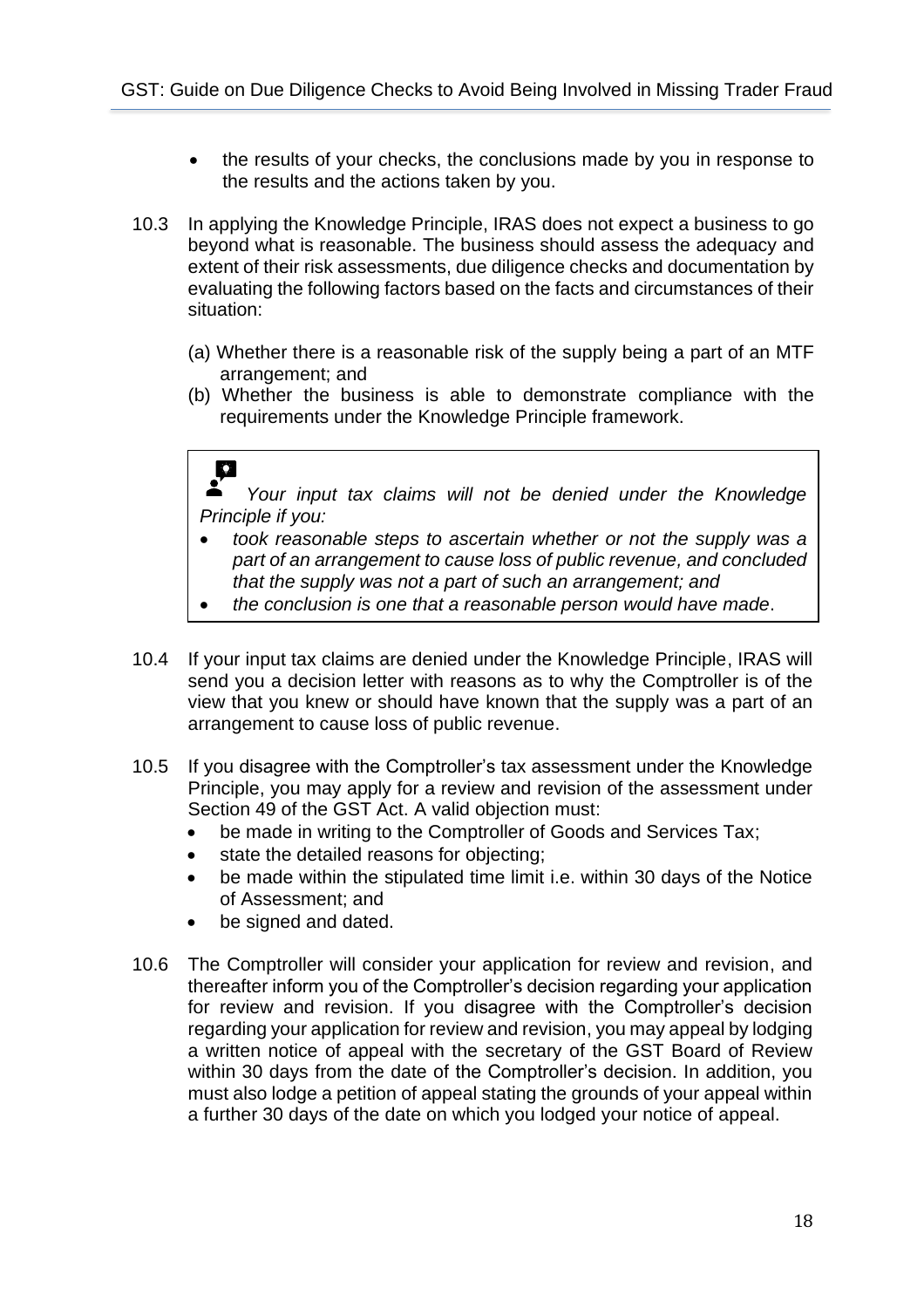#### <span id="page-21-0"></span>**11 Frequently Asked Questions**

#### **Q1 Is the Knowledge Principle applicable to specified goods only?**

A1 No. The "Knowledge Principle" is not goods-specific and is applicable to any category of goods or services that has been supplied to a taxable person, who knew or should have known that by his purchase, he was taking part in a transaction that was a part of an arrangement to cause loss of public revenue.

#### **Q2 Do I have to complete all the due diligence checks listed in this e-Tax Guide? Can IRAS tell me exactly what checks should I undertake?**

A2 Not necessarily. The examples in this e-Tax Guide are only guidelines for the types of checks that you can make to help you avoid participating in an MTF arrangement. You should assess the appropriate type and extent of checks you will need to make using a risk-based approach. Hence, the appropriate checks can vary depending on the circumstances of your trade and the nature of your transactions.

#### **Q3 Am I expected to conduct checks beyond my immediate customers and suppliers under the Knowledge Principle?**

A3 No. You are not expected to conduct checks on your non-immediate customers and suppliers, provided that you have no connection or direct dealings with them. Even if your non-immediate customers or suppliers were found to be part of an MTF arrangement, your input tax claims will be assessed under the Knowledge Principle based on the due diligence checks you performed on your immediate customers, immediate suppliers and the goods/services involved. However, please also see Q4 below.

#### **Q4 Does it mean that my input tax claims will not be denied under the Knowledge Principle so long as I have conducted due diligence checks?**

A4 Not necessarily. Under the Knowledge Principle, the relevant question is not only whether the taxable person has conducted due diligence checks but also whether the taxable person knew or should have known that the supply was a part of an arrangement to cause loss of public revenue. Even if the business has conducted adequate and appropriate due diligence checks, its input tax claim may be denied if it chooses to proceed with the transaction despite the results of the checks suggesting that the transaction might be a part of an MTF arrangement (e.g. Example 3).

Your input tax claims will not be denied under the Knowledge Principle if you:

- took reasonable steps to ascertain whether the supply was a part of an arrangement to cause loss of public revenue and concluded that the supply was not a part of such an arrangement; and
- the conclusion is one that a reasonable person would have made.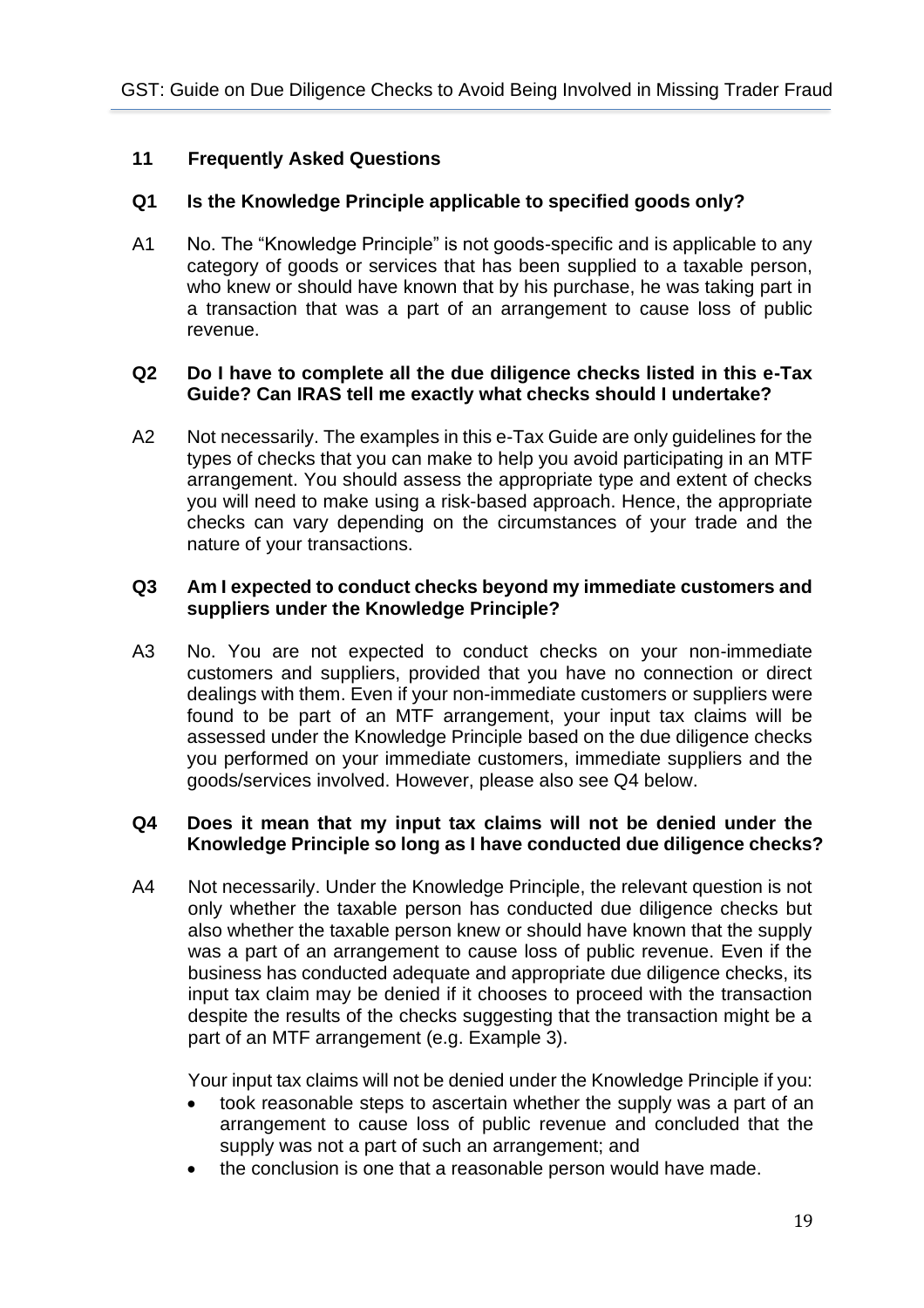#### **Q5 What if my customer/supplier refuses to provide me with additional information?**

A5 You should consider not proceeding with any transaction involving any customer/supplier who is vague or who refuses to provide information and documents which are normally required in the course of business relations. You should pay closer attention to parties who provide minimal, false or misleading information.

#### **Q6 Does the enactment of the Knowledge Principle mean that I need to perform due diligence checks on all my existing business relationships? Do I need to continuously monitor my business transactions?**

A6 For existing business relationships, you may rely on due diligence measures already performed, unless the transactions present red-flag indicators of a likely connection with MTF or if there are material trigger events. Examples of such material trigger events include, but are not limited to, significant increase in transaction volume or transaction value with no reasonable explanation, material additions or changes in the nature of goods or services transacted, changes in business representatives involved in the transaction, or adverse news on business partners.

As part of good corporate governance, ongoing monitoring should be conducted in all business relationships. Nevertheless, the depth and extent of monitoring of business transactions can vary depending on the counterparty's risk profile, and higher-risk counterparties should be subject to more stringent monitoring.

#### **Q7 Will I be required to pay additional sums if my input tax claims have been denied by IRAS under the Knowledge Principle?**

A7 Yes. Businesses that have their input tax claims denied on the ground that they **should have known** that their purchases were part of an arrangement to cause loss of public revenue will have to pay a surcharge of 10% of the amount of input tax denied. For example, if the amount of input tax denied is \$50,000, a surcharge of \$5,000 will be payable (on top of the additional tax assessed).

On the other hand, businesses that have their input tax claims denied on the ground that they **knew** that their purchases were part of an arrangement to cause loss of public revenue may be prosecuted under section 59 or section 62 of the GST Act whereby a penalty will be imposed upon conviction.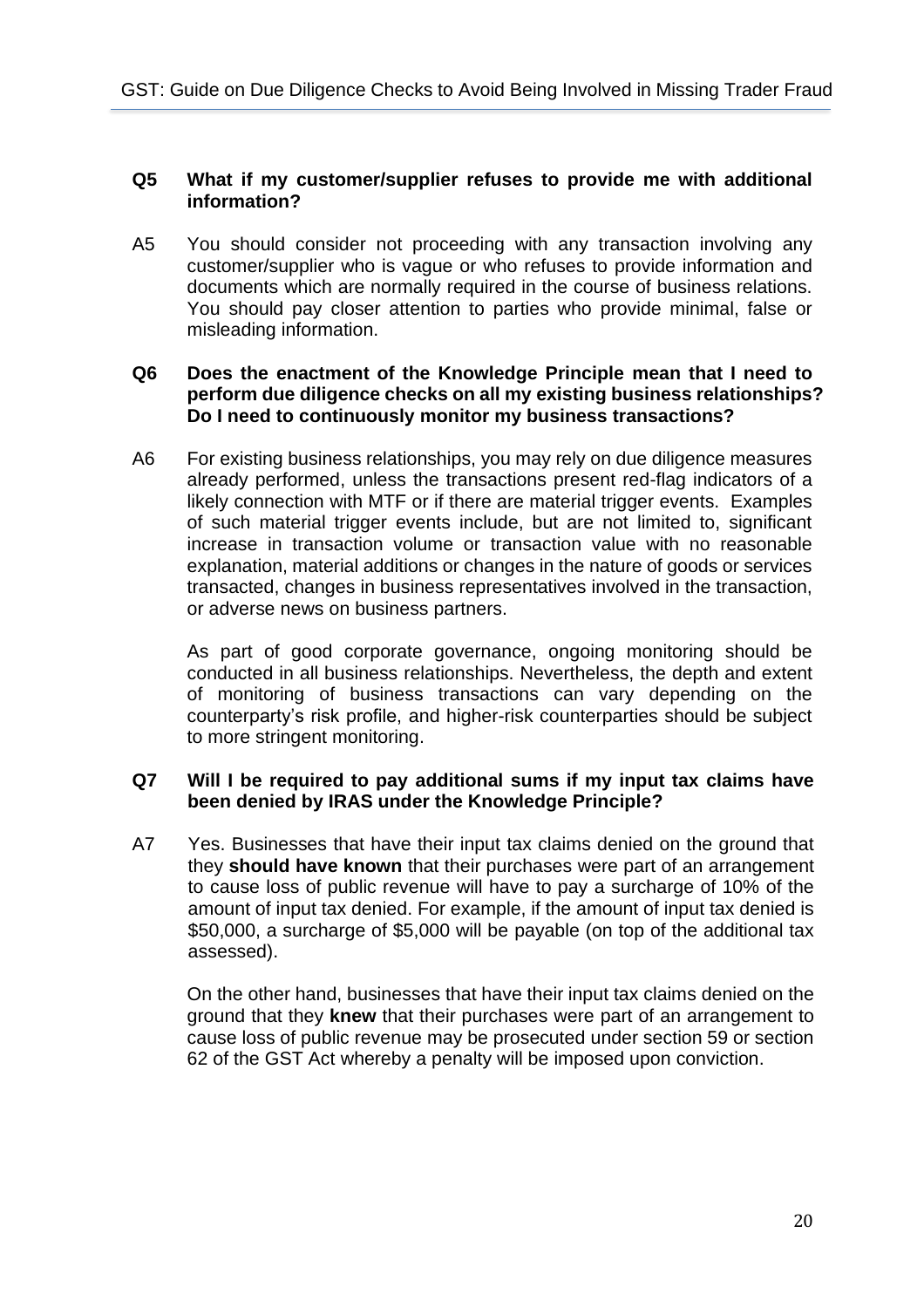#### **Q8 What should I do if my checks show signs of a possible connection with an MTF arrangement?**

A8 If your checks show signs of a possible connection with an MTF arrangement, you are advised to not continue with the transaction as your input tax claim may be denied if the transaction is found to be a part of an MTF arrangement. You may report your suspicion to IRAS via email to *ifd@iras.gov.sg* or use the reporting email template <<u>Reporting Tax Evasion</u>><sup>7</sup>.

#### <span id="page-23-0"></span>**12 Contact Information**

12.1 For enquiries on this e-Tax Guide, please contact the Goods and Services Tax Division at [www.iras.gov.sg](http://www.iras.gov.sg/) (select "Contact Us").

<sup>7</sup> Please refer to IRAS website at https://www.iras.gov.sg > GST > GST-registered businesses > Getting it right > Tax Evasion or Fraud.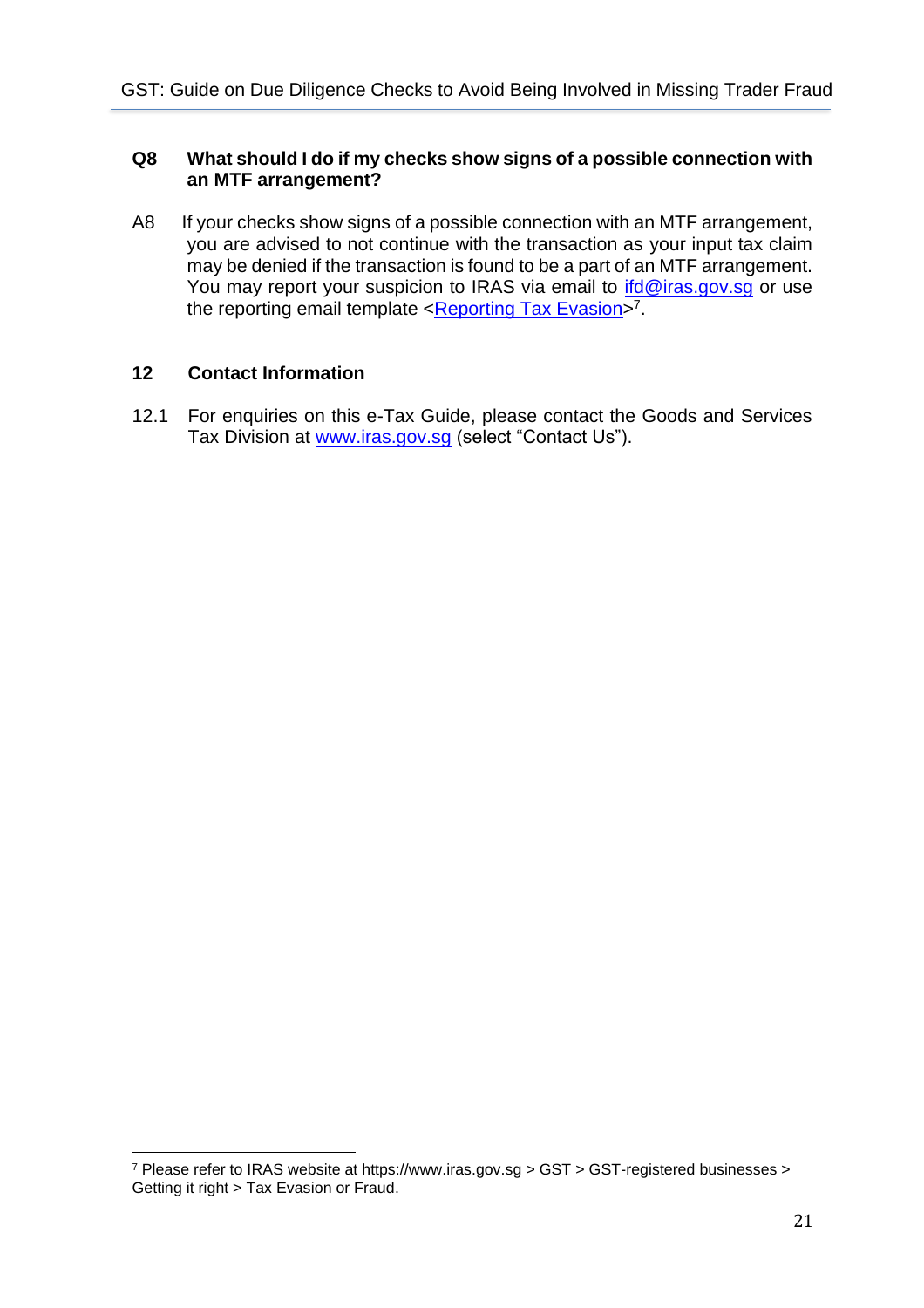#### <span id="page-24-0"></span>**Appendix A** – **An Example of Risk Management to Avoid Being Involved in Missing Trader Fraud**

**1) Integrate risk management of MTF into your existing governance framework**

Identify a process/risk owner who is accountable for MTF risk management and ensure that the risks are mitigated by implementing a process to identify, assess and understand MTF risks.

#### **2) Conduct a risk assessment**

Take reasonable steps to identify any exposure to MTF risks. If your risk assessment suggests potential MTF exposure, more detailed checks are required to capture and record the risks and determine the appropriate counter measures. See Flowchart 1.

Perform ongoing monitoring of counterparties and transactions to identify risk indicators or changes of behaviour which may emerge after the initial assessment. See Flowchart 2.

Flowchart 1: Risk assessment of new and existing counterparties as well as business proposals